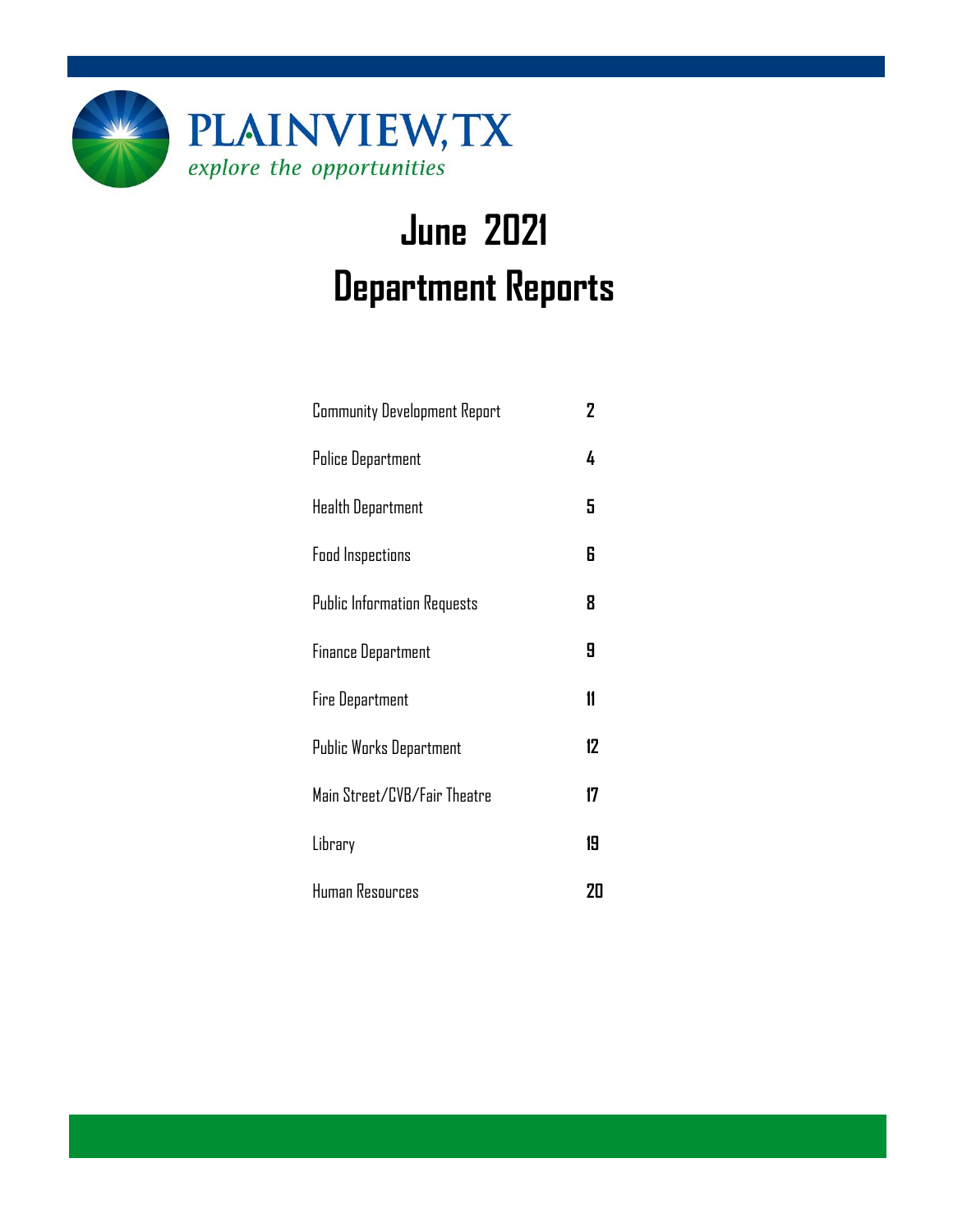### **Community Development Report June 2021 Data**

| <b>Permits Issued</b>           |  |                  |                  |  |
|---------------------------------|--|------------------|------------------|--|
|                                 |  | <b>JUNE 2021</b> | <b>JUNE 2020</b> |  |
| <b>Buildings</b>                |  |                  |                  |  |
| Number                          |  | 27               | 44               |  |
| Value                           |  | \$459,802.93     | \$3,457,564.60   |  |
| Fees                            |  | \$2,772.64       | \$1,945.00       |  |
| <b>Electrical</b>               |  |                  |                  |  |
| Number                          |  | $\overline{7}$   | 7                |  |
| Fees                            |  | \$752.20         | \$175.00         |  |
| Plumbing                        |  |                  |                  |  |
| Number                          |  | 22               | 31               |  |
| Fees                            |  | \$630.00         | \$725.00         |  |
| <b>Mechanical</b>               |  |                  |                  |  |
| Number                          |  | 9                | 6                |  |
| Fees                            |  | \$245.00         | \$150.00         |  |
| Zoning                          |  |                  |                  |  |
| Number                          |  | 3                |                  |  |
| Fees                            |  | \$250.00         | \$100.00         |  |
| <b>Sprinkler</b>                |  |                  |                  |  |
| Number                          |  | $\overline{2}$   | \$3.00           |  |
| Fees                            |  | \$290.00         | \$385.00         |  |
| <b>Certificate of Occupancy</b> |  |                  |                  |  |
| Number                          |  | 10               | 4                |  |
| <b>TOTAL FEES</b>               |  | \$4,939.84       | \$3,480.00       |  |

### **Certificates of Occupancy issued in June 2021:**

A.N.Y. Fitness Iglesia Del Pueblo Date Street Laundry Plainview Furniture Exchange Elegant Nails Spa R.U.D.C. Studios Mauricio Lozano Covenant Health West TX Family Covenant Health West TX Family Bettye Faye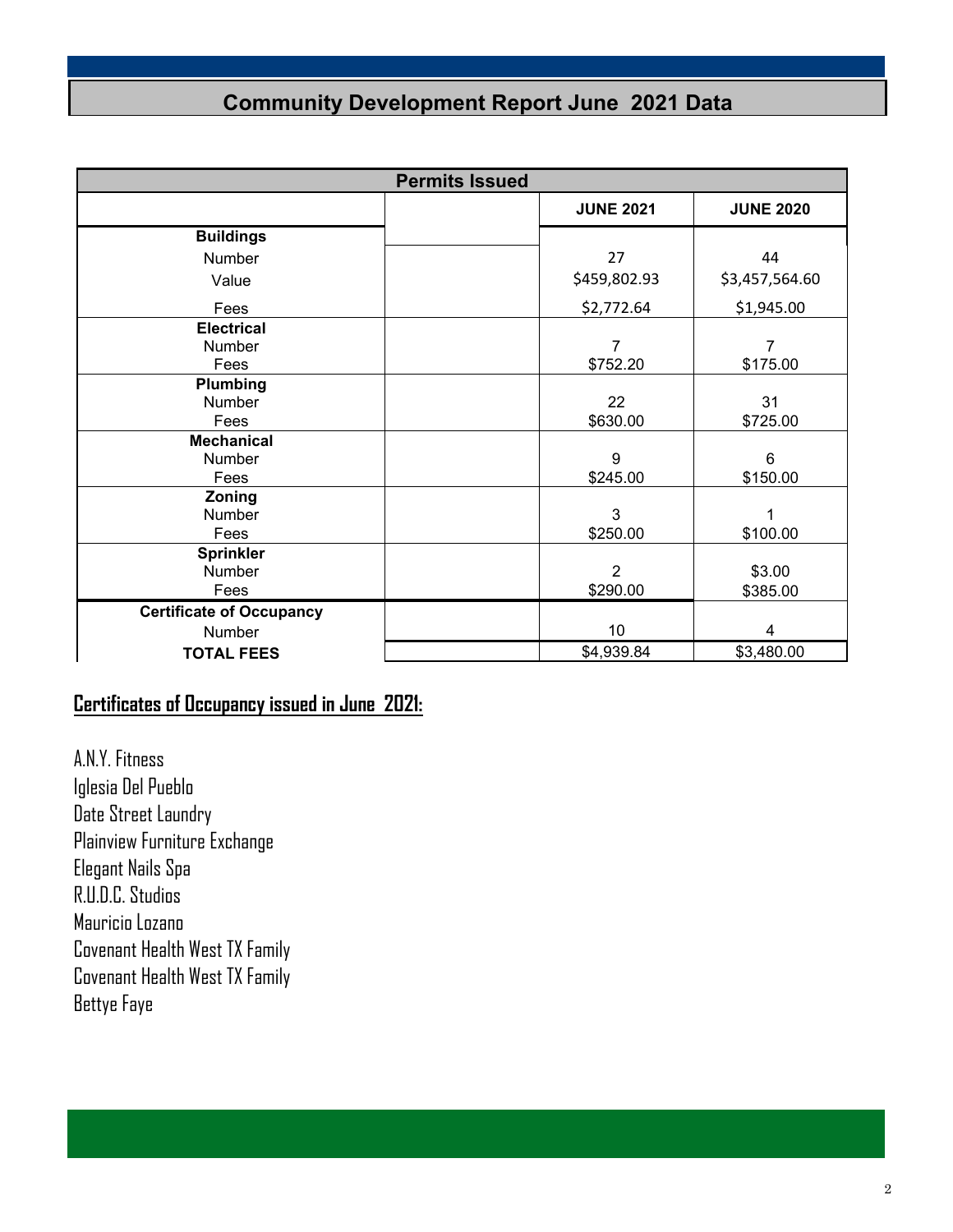### **Community Development Report June 2021 Data**

| <b>Nature of Building Permits</b>                    |                                                  |                                   |                                    |                                             |  |  |
|------------------------------------------------------|--------------------------------------------------|-----------------------------------|------------------------------------|---------------------------------------------|--|--|
| <b>Number of</b><br><b>Permits for current month</b> | <b>Types</b>                                     | <b>Total to Date</b><br>This year | <b>Monthly</b><br><b>Valuation</b> | <b>This Calendar</b><br><b>Year to Date</b> |  |  |
|                                                      | <b>New Residential</b>                           |                                   |                                    |                                             |  |  |
| 1                                                    | <b>Residential Addition</b>                      | 13                                | \$<br>2,000.00                     | \$<br>153,689.99                            |  |  |
| 1                                                    | <b>Residential Remodel</b><br>Residential Repair | 11                                | \$                                 | \$<br>158,600.00                            |  |  |
| 1                                                    | <b>Residential Demoli-</b><br>tion               | $\overline{c}$                    | \$<br>500.00                       | 500.00<br>\$                                |  |  |
|                                                      | <b>Residential Accessory</b>                     | 1                                 |                                    | \$<br>9,000.00                              |  |  |
| $\mathbf{3}$                                         | Garage/Carport                                   | 29                                | \$<br>7,700.00                     | \$<br>119,991.42                            |  |  |
| 1                                                    | <b>Storage Building</b>                          | 6                                 | \$<br>4,000.00                     | \$<br>155,461.00                            |  |  |
|                                                      | New Commercial                                   | 5                                 |                                    | \$<br>51,790,000.00                         |  |  |
| $\overline{2}$                                       | <b>Commercial Addition</b>                       | 7                                 | \$<br>28,500.00                    | \$<br>25,401,500.00                         |  |  |
| 4                                                    | <b>Commercial Remodel</b>                        | 6                                 | \$<br>307,000.00                   | \$<br>2,328,840.00                          |  |  |
|                                                      | <b>Commercial Repair</b>                         |                                   |                                    |                                             |  |  |
| $\overline{2}$                                       | <b>Commercial Demoli-</b><br>ltion               | 6                                 | \$<br>1,100.00                     | \$<br>14,331,100.00                         |  |  |
|                                                      | <b>Commercial Accesso-</b>                       | $\overline{2}$                    |                                    | \$<br>26,676.00                             |  |  |
|                                                      | <b>Masonry Fence</b>                             |                                   | \$                                 |                                             |  |  |
| 4                                                    | Signs                                            | 9                                 | 45,860.00                          | \$<br>70,748.49                             |  |  |
| 8                                                    | Roofing                                          | 61                                | 62,542.93                          | \$<br>498,036.13                            |  |  |
|                                                      |                                                  |                                   |                                    |                                             |  |  |
| 27                                                   |                                                  | 158                               | \$<br>459,802.93                   | \$95,044,143.03                             |  |  |
|                                                      |                                                  | <b>Building Valuation</b>         |                                    |                                             |  |  |
| LastYear<br>To Date                                  | \$7,174,982.42                                   |                                   | This Year<br>To Date               | \$95,044,143.03                             |  |  |
|                                                      | <b>Code Enforcement Activity Summary</b>         |                                   |                                    |                                             |  |  |
| <b>Admininstrative Warrants</b>                      | <b>Violations is-</b><br>sued/Compliance         | <b>Citations is-</b>              |                                    | Demo Orders issued/Demolitions per-         |  |  |
| issued                                               | Rate                                             | sued                              |                                    | formed                                      |  |  |
| 0                                                    | 54/35                                            | 19                                |                                    | 0                                           |  |  |
|                                                      | <b>Planning and Zoning Activity Summary</b>      |                                   |                                    |                                             |  |  |
| <b>Plats cases submitted</b>                         | Zoning cases submitted                           |                                   |                                    | Variance cases submitted                    |  |  |
| 0                                                    | 0                                                |                                   |                                    | $\overline{2}$                              |  |  |
| <b>SWEEP 1-2021</b>                                  |                                                  | <b>Letters Sent</b>               | <b>Violations</b>                  | <b>Citations</b>                            |  |  |
|                                                      |                                                  |                                   |                                    |                                             |  |  |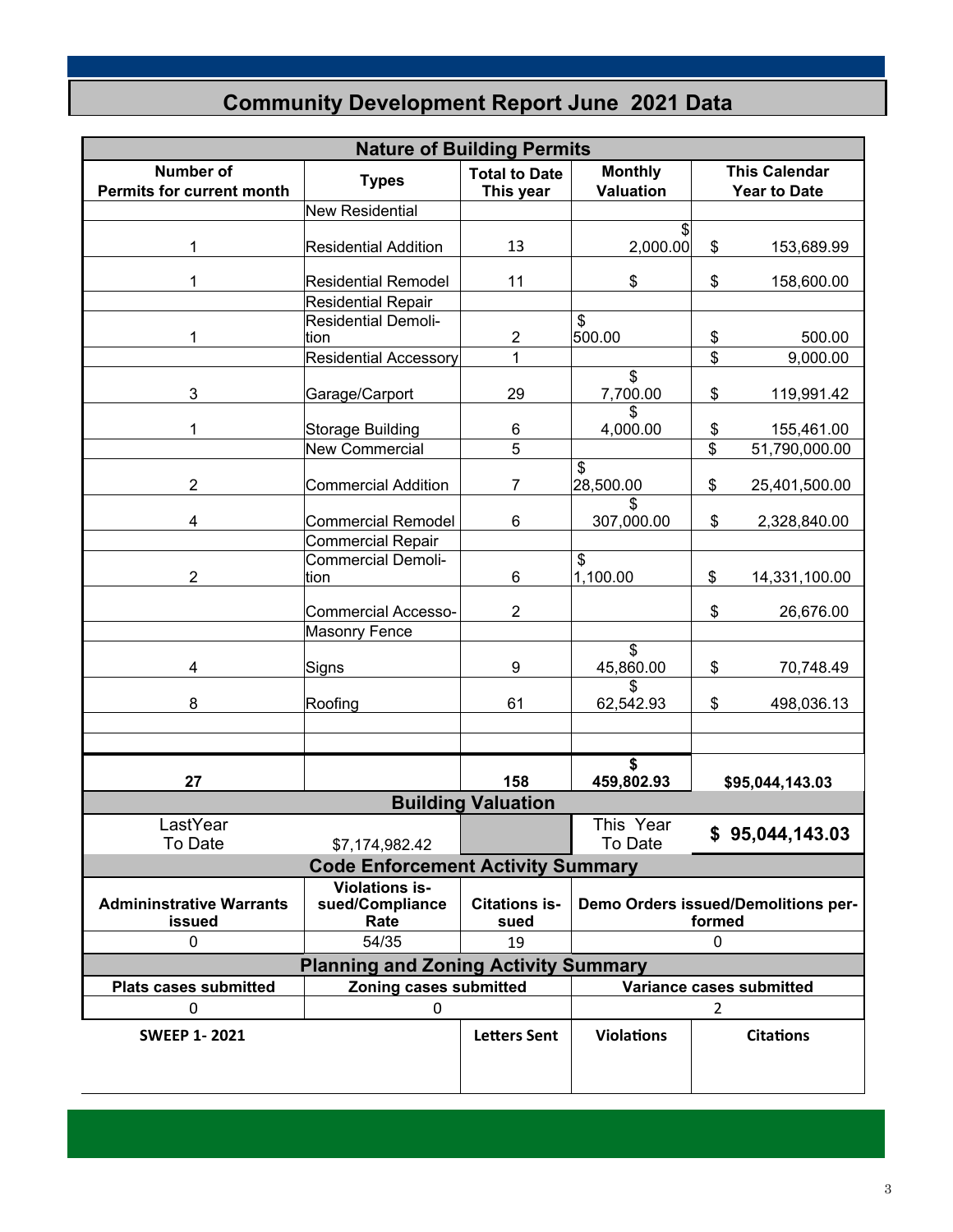### **Police Department Report June 2021 Data**

| <b>June 2021</b>             |       |
|------------------------------|-------|
| Total Calls for Service      | 1.777 |
| Police Calls                 | 1.438 |
| Fire Calls                   | 75    |
| <b>EMS Calls</b>             | 197   |
| <b>Total Arrests</b>         | 46    |
| <b>Total Citations</b>       | 59    |
| <b>Total Violations</b>      | ЯN    |
| <b>Total Reports Written</b> | 711   |
| <b>Cases Assigned for</b>    |       |
| further Investigation        | ЧХ    |

| <b>Abandoned Vehicles</b> |    | Agency Assist             | 3  |
|---------------------------|----|---------------------------|----|
| Alarm                     | П  | Assault                   | 38 |
|                           |    | Controlled Sub-           |    |
| Burglary                  | 12 | stance                    | 12 |
| <b>Damaged Property</b>   | 16 | Deaths                    |    |
| DUI                       |    | <b>Domestic Problem</b>   |    |
| Forgery                   |    | Fraud                     | 9  |
| Civil Problem             |    | Liquor Law                |    |
| Juvenile Problem          |    | Mental Subject            | 3  |
| Miscellaneous             | 10 | <b>Obstructing Police</b> | 6  |
| Other Sex Offense         |    | Person Crimes             | 2  |
| <b>Privacy Violation</b>  | П  | Property                  | 4  |
| Public Intoxication       | 2  | <b>Public Peace</b>       | П  |
| Sexual Assault            | 2  | Stolen Vehicle            | 3  |
| Theft                     | 45 | <b>Threats</b>            |    |
| <b>Traffic Criminal</b>   |    | <b>Traffic Accident</b>   | 33 |
| <b>Traffic Problem</b>    | П  | Trespassing               | 4  |
| Warrant                   | 27 | Weapons Offense           | 4  |
| <b>Missing Person</b>     |    |                           |    |

| <b>June 2020</b>               |       |
|--------------------------------|-------|
| <b>Total Calls for Service</b> | 1.950 |
| Police Calls                   | 1.696 |
| Fire Calls                     | 19    |
| <b>EMS Calls</b>               | 235   |
| <b>Primary Categories</b>      | 774   |
| <b>Total Arrests</b>           | 43    |
| <b>Total Citations</b>         | 135   |
| <b>Total Violations</b>        | 165   |
| <b>Total Reports Written</b>   | 21Π   |
| <b>Cases Assigned for</b>      |       |
| further Investigation          | 79    |

### **June 2021 June 2020**

|                                 |    | Harassment                 | 4  |
|---------------------------------|----|----------------------------|----|
| Agency Assists                  | 2  | Health and Safety          | 4  |
| Arsons                          | Π  | Juvenile Problem           |    |
| Assaults                        | 44 | Property Crimes            |    |
| Burglary                        | Я  | <b>Mental Subject</b>      | 7  |
| <b>Controlled Substances</b>    | 34 | <b>Miscellaneous</b>       | 13 |
| <b>Damaged Property</b>         | 5  | Missing Person             | Π  |
| <b>Deaths</b>                   | 3  | Obstructing Justice        | 3  |
| DUI                             | 4  | <b>Obstructing Police</b>  | R  |
| Forgery                         | 1  | Persons Crimes             | 3  |
| Fraud                           | 7  | Prostitution               | Π  |
| Property                        | 4  | <b>Public Intoxication</b> | 4  |
| <b>Follow Up Investigations</b> | Π  | Stolen Vehicle             | 7  |
| Theft                           | 7Б | <b>Traffic Arrests</b>     | 7  |
| <b>Traffic Accident</b>         | 36 | <b>Traffic Problem</b>     | 7  |
| Trespassing                     | 1  | Warrant                    | 17 |
| <b>Weapons Offenses</b>         | Χ  | <b>Public Peace</b>        | 1  |
| Robbery                         | 7  | Sexual Assault             | R  |
|                                 |    | Custody/Jail Inci-         |    |
| <b>Suspicious Activity</b>      | П  | dent                       | П  |
| Threats                         | 8  | Other Sex Offenses         | 2  |
| Liquor Law                      | П  | <b>Domestic Problem</b>    | 3  |
| <b>Family Disturbance</b>       | П  | Drunkeness                 | 7  |
| <b>Public Peace</b>             |    | Extortion                  | 2  |

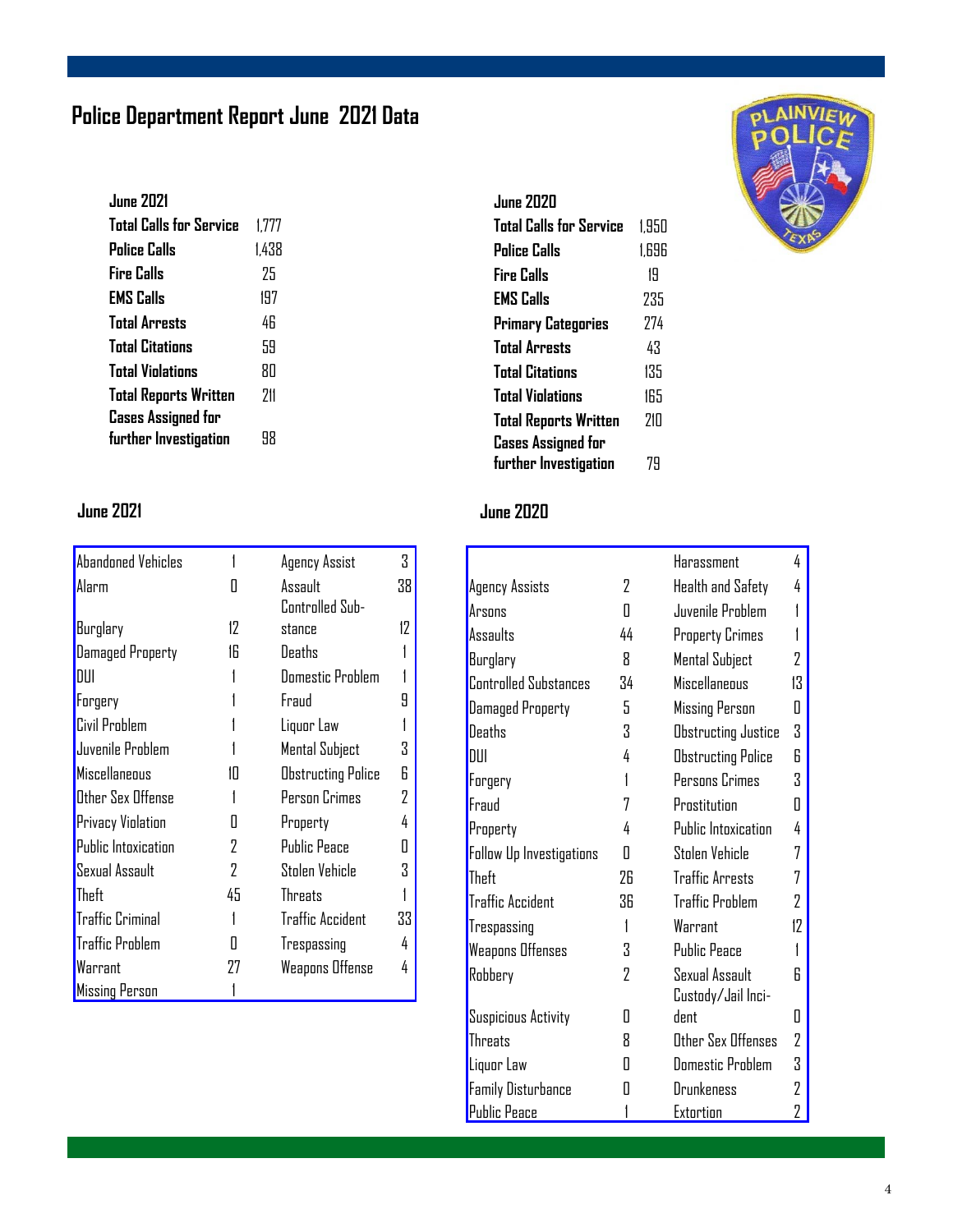#### **Health Department Report June 2021 Data**

|                                     |              | Department     |                |     |  |
|-------------------------------------|--------------|----------------|----------------|-----|--|
|                                     | 52           | 53             | 56             |     |  |
| Service Provided                    |              |                |                |     |  |
| <b>Outreach &amp; Flu Clinics</b>   | $\pmb{4}$    |                | $\overline{a}$ |     |  |
| Allergy shots                       |              |                |                |     |  |
| <b>Blood Pressure</b>               | $\mathbf{1}$ |                |                |     |  |
| Cholesterol                         |              |                |                |     |  |
| Drug testing                        | 5            |                |                |     |  |
| Glucose                             |              |                |                |     |  |
| <b>Jail Clients</b>                 | $\mathbf{1}$ |                |                |     |  |
| Phlebotomy                          | 3            |                |                |     |  |
| <b>PPD Testing</b>                  |              | 25             |                |     |  |
| <b>Pregnancy Test</b>               | 3            |                |                |     |  |
| STD and HIV Patients                | 4            |                |                |     |  |
| <b>TB Clinic</b>                    |              |                |                |     |  |
| Immunizations                       |              |                | 25             |     |  |
| flu shots                           |              |                |                |     |  |
| Mammogram Vouchers                  |              |                |                |     |  |
| <b>Complaints &amp; Inspections</b> |              | 23             |                |     |  |
| <b>Food Permits</b>                 |              | $\overline{4}$ |                |     |  |
| Dental App/Quests                   | 1            |                |                |     |  |
| <b>COVID 19 VACCINES</b>            |              |                | 55             |     |  |
| <b>Counsel and Educated</b>         | 11           | 38             | 85             |     |  |
|                                     | 22           | 52             | 84             | 158 |  |
|                                     |              |                |                |     |  |
|                                     |              |                | 53.1           |     |  |
|                                     | 13.92%       | 32.91%         | 7%             |     |  |

We had 2 COVID-19 clinics @ WBU, approximately 30 doses administered with both clinics combined. COVID-19 vaccines were administered at the health department following WBU clinics in order to administer all remaining doses.

We continue to offer the COVID-19 vaccine here at the health department on scheduled Tuesdays. In order to avoid vaccine loss, we must make sure that we have enough requests for it once we open a vial. A vial contains 10 doses and those doses must be administered within six hours of opening a vial. All doses not administered within the allotted time must be wasted (thrown out).

During the week we take names of callers interested in receiving the vaccine and once we have enough individuals to open a vial we call them and have them come in to receive the vaccine.

We also administered COVID-19 vaccines at the Juneteenth celebration.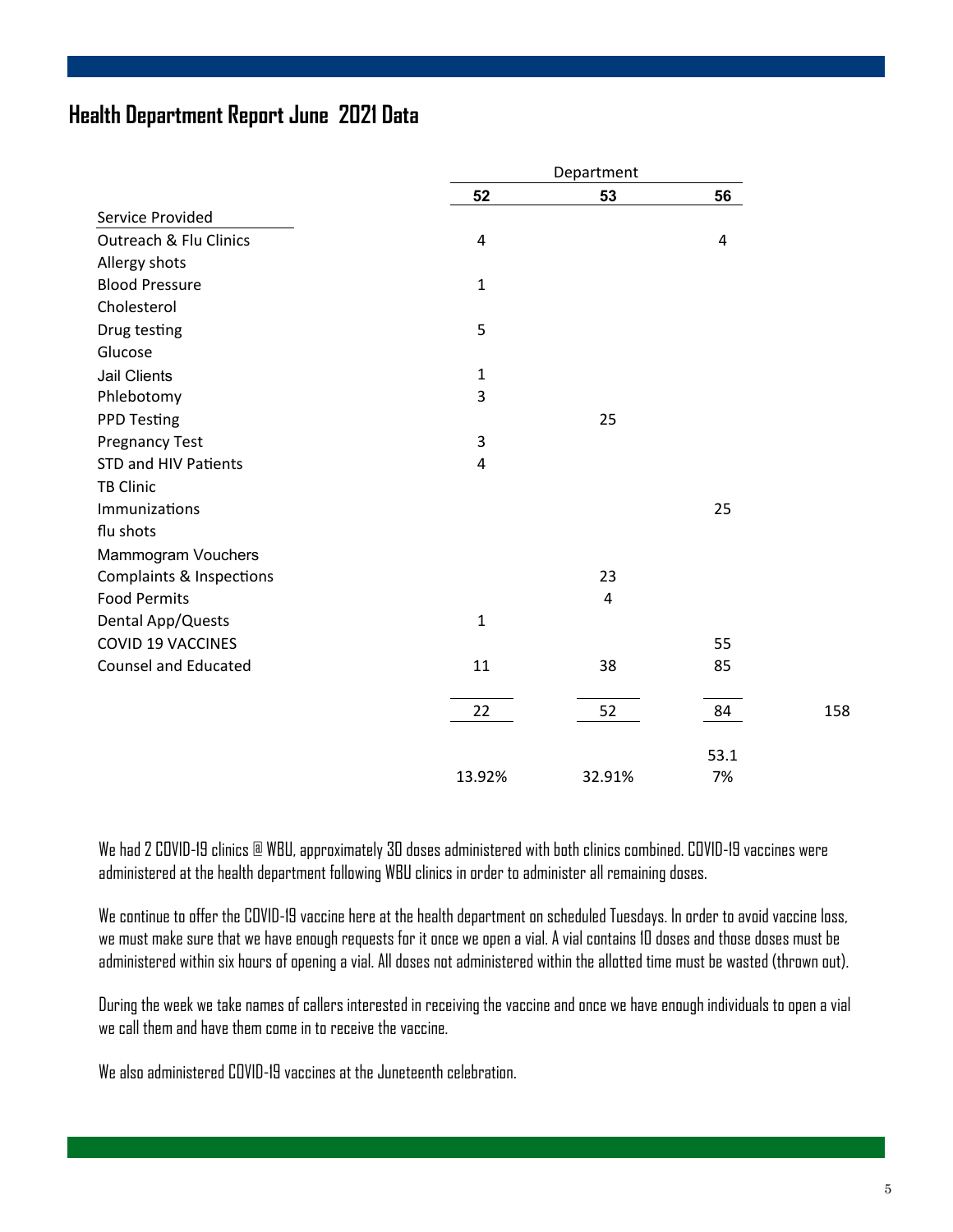| <b>Food Inspections Monthly List June 2021</b> |                                    |                 |                   |                                                                                                                                                                                                                                                                                                                                                                                                                                                                                                                                                                                                                                                                                                                                    |  |  |
|------------------------------------------------|------------------------------------|-----------------|-------------------|------------------------------------------------------------------------------------------------------------------------------------------------------------------------------------------------------------------------------------------------------------------------------------------------------------------------------------------------------------------------------------------------------------------------------------------------------------------------------------------------------------------------------------------------------------------------------------------------------------------------------------------------------------------------------------------------------------------------------------|--|--|
|                                                |                                    |                 | #                 | Prev#                                                                                                                                                                                                                                                                                                                                                                                                                                                                                                                                                                                                                                                                                                                              |  |  |
| <b>Insp Date</b>                               | <b>Establishment Name</b>          | <b>Demerits</b> | <b>Violations</b> | <b>Violations</b>                                                                                                                                                                                                                                                                                                                                                                                                                                                                                                                                                                                                                                                                                                                  |  |  |
| 6/2/2021                                       | Holiday Inn Express Pool           | TC              |                   |                                                                                                                                                                                                                                                                                                                                                                                                                                                                                                                                                                                                                                                                                                                                    |  |  |
| 6/3/2021                                       | <b>Plainview Country Club Pool</b> | OK              |                   |                                                                                                                                                                                                                                                                                                                                                                                                                                                                                                                                                                                                                                                                                                                                    |  |  |
| 6/3/2021                                       | <b>Comfort Suites Pool</b>         | TC              |                   |                                                                                                                                                                                                                                                                                                                                                                                                                                                                                                                                                                                                                                                                                                                                    |  |  |
| 6/4/2021                                       | Plainview Aquatic Center           | OB              |                   |                                                                                                                                                                                                                                                                                                                                                                                                                                                                                                                                                                                                                                                                                                                                    |  |  |
| 6/4/2021                                       | Days Inn                           | Failed          |                   |                                                                                                                                                                                                                                                                                                                                                                                                                                                                                                                                                                                                                                                                                                                                    |  |  |
| 6/4/2021                                       | Santa Fe Place                     | 7               | 4                 | 4                                                                                                                                                                                                                                                                                                                                                                                                                                                                                                                                                                                                                                                                                                                                  |  |  |
| 6/7/2021                                       | <b>Has Beans Coffee</b>            | OB              |                   |                                                                                                                                                                                                                                                                                                                                                                                                                                                                                                                                                                                                                                                                                                                                    |  |  |
| 6/7/2021                                       | Nana's Donuts                      | NA              |                   |                                                                                                                                                                                                                                                                                                                                                                                                                                                                                                                                                                                                                                                                                                                                    |  |  |
| 6/7/2021                                       | Abernathy Senior Center            | NA              |                   |                                                                                                                                                                                                                                                                                                                                                                                                                                                                                                                                                                                                                                                                                                                                    |  |  |
| 6/7/2021                                       | Brady's Dairy Queen                |                 |                   |                                                                                                                                                                                                                                                                                                                                                                                                                                                                                                                                                                                                                                                                                                                                    |  |  |
| 6/7/2021                                       | Beca's Food Truck                  | NA              |                   |                                                                                                                                                                                                                                                                                                                                                                                                                                                                                                                                                                                                                                                                                                                                    |  |  |
| 6/7/2021                                       | Callamogoo's                       | NΑ              |                   |                                                                                                                                                                                                                                                                                                                                                                                                                                                                                                                                                                                                                                                                                                                                    |  |  |
| 6/7/2021                                       | <b>Beehive Homes</b>               | 7               | 4                 | $[] \centering \includegraphics[width=0.47\textwidth]{images/TrDiM-Architecture.png} \caption{The first two different values of $A$ and $A$ is the same as in Figure \ref{fig:map}(a) and the second two different values of $A$ and $B$ is the same as in Figure \ref{fig:map}(b) and the third two different values of $A$ and $B$ is the same as in Figure \ref{fig:map}(c) and the third two different values of $A$ and $B$ is the same as inFigure \ref{fig:map}(d) and the third two different values of $A$ and $B$ is the same as inFigure \ref{fig:map}(e) and the third two different values of $A$ and $B$ is the same as inFigure \ref{fig:map}(e) and the third two different values of $A$ is the same as inFigure$ |  |  |
| 6/8/2021                                       | <b>Foster Home</b>                 | OK              |                   |                                                                                                                                                                                                                                                                                                                                                                                                                                                                                                                                                                                                                                                                                                                                    |  |  |
| 6/9/2021                                       | <b>Foster Home</b>                 | OK              |                   |                                                                                                                                                                                                                                                                                                                                                                                                                                                                                                                                                                                                                                                                                                                                    |  |  |
| 6/9/2021                                       | Beca's Food Truck                  | 2               | $\overline{2}$    | 1                                                                                                                                                                                                                                                                                                                                                                                                                                                                                                                                                                                                                                                                                                                                  |  |  |
| 6/9/2021                                       | A Little Slice of Heaven           | 3               | 3                 | 3                                                                                                                                                                                                                                                                                                                                                                                                                                                                                                                                                                                                                                                                                                                                  |  |  |
| 6/9/2021                                       | Nana's Donuts                      | 3               | 3                 | 3                                                                                                                                                                                                                                                                                                                                                                                                                                                                                                                                                                                                                                                                                                                                  |  |  |
| 6/9/2021                                       | Abernathy Senior Center            | 7               | 5                 | 5                                                                                                                                                                                                                                                                                                                                                                                                                                                                                                                                                                                                                                                                                                                                  |  |  |
| 6/9/2021                                       | The Local Fix                      | 3               | 2                 |                                                                                                                                                                                                                                                                                                                                                                                                                                                                                                                                                                                                                                                                                                                                    |  |  |
| 6/9/2021                                       | Days Inn                           | OK              |                   |                                                                                                                                                                                                                                                                                                                                                                                                                                                                                                                                                                                                                                                                                                                                    |  |  |
| 6/10/2021                                      | Stonebridge Pool                   | OK              |                   |                                                                                                                                                                                                                                                                                                                                                                                                                                                                                                                                                                                                                                                                                                                                    |  |  |
| 6/10/2021                                      | <b>Blue Hawaiian</b>               | Failed          |                   |                                                                                                                                                                                                                                                                                                                                                                                                                                                                                                                                                                                                                                                                                                                                    |  |  |
| 6/11/2021                                      | <b>Blue Hawaiian</b>               | 6               | 4                 |                                                                                                                                                                                                                                                                                                                                                                                                                                                                                                                                                                                                                                                                                                                                    |  |  |
| 6/14/2021                                      | <b>CPLCMSHS Plainview</b>          | OK              |                   |                                                                                                                                                                                                                                                                                                                                                                                                                                                                                                                                                                                                                                                                                                                                    |  |  |
| 6/14/2021                                      | <b>Creative Zone</b>               | OK              |                   |                                                                                                                                                                                                                                                                                                                                                                                                                                                                                                                                                                                                                                                                                                                                    |  |  |
| 6/14/2021                                      | American Legion Abernathy          | OB              |                   |                                                                                                                                                                                                                                                                                                                                                                                                                                                                                                                                                                                                                                                                                                                                    |  |  |
| 6/14/2021                                      | Allsups $# 73$                     | 19              | 10                | 6                                                                                                                                                                                                                                                                                                                                                                                                                                                                                                                                                                                                                                                                                                                                  |  |  |
| 6/14/2021                                      | Dollar General #1964               | 1               |                   | 2                                                                                                                                                                                                                                                                                                                                                                                                                                                                                                                                                                                                                                                                                                                                  |  |  |
| 6/15/2021                                      | Sunshine Academy                   | OK              |                   |                                                                                                                                                                                                                                                                                                                                                                                                                                                                                                                                                                                                                                                                                                                                    |  |  |
| 6/15/2021                                      | Lowe's $#$ 11                      | 5               | 4                 | 7                                                                                                                                                                                                                                                                                                                                                                                                                                                                                                                                                                                                                                                                                                                                  |  |  |
| 6/15/2021                                      | Mi Familla Steakhouse              | 8               | 6                 | 3                                                                                                                                                                                                                                                                                                                                                                                                                                                                                                                                                                                                                                                                                                                                  |  |  |
| 6/16/2021                                      | Plainview Aquatic Center           | OB              |                   |                                                                                                                                                                                                                                                                                                                                                                                                                                                                                                                                                                                                                                                                                                                                    |  |  |
| 6/16/2021                                      | <b>Foster Home</b>                 | OK              |                   |                                                                                                                                                                                                                                                                                                                                                                                                                                                                                                                                                                                                                                                                                                                                    |  |  |
| 6/16/2021                                      | Amigo's                            | 3               | 3                 |                                                                                                                                                                                                                                                                                                                                                                                                                                                                                                                                                                                                                                                                                                                                    |  |  |
| 6/16/2021                                      | Burger King                        |                 |                   |                                                                                                                                                                                                                                                                                                                                                                                                                                                                                                                                                                                                                                                                                                                                    |  |  |
| 6/16/2021                                      | code violation                     |                 |                   |                                                                                                                                                                                                                                                                                                                                                                                                                                                                                                                                                                                                                                                                                                                                    |  |  |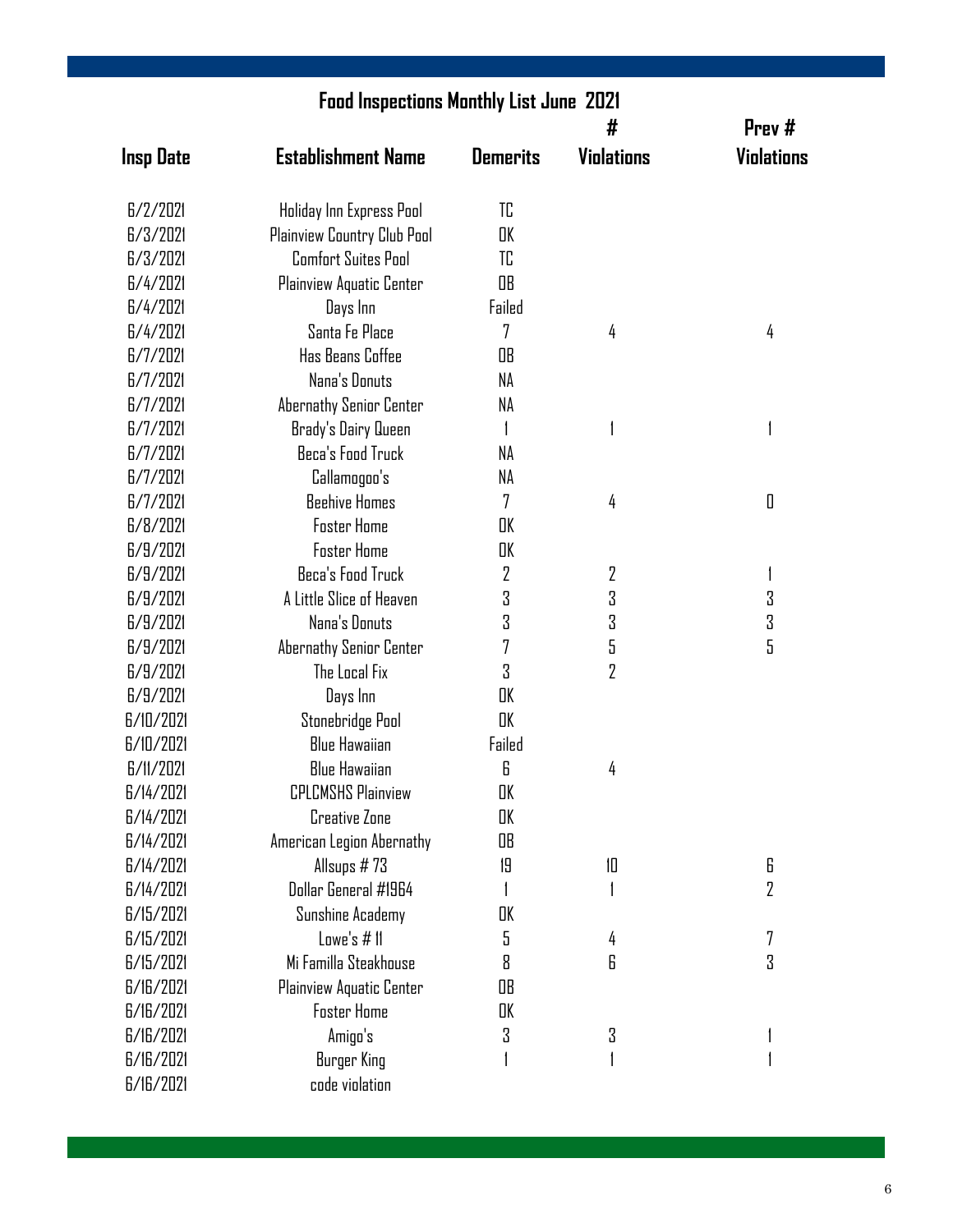|                  |                             |                 | #                 | Prev#             |
|------------------|-----------------------------|-----------------|-------------------|-------------------|
| <b>Insp Date</b> | <b>Establishment Name</b>   | <b>Demerits</b> | <b>Violations</b> | <b>Violations</b> |
| 6/17/2021        | United Supermarket          | $\mathbf 0$     | $\mathbf 0$       | $\mathsf{r}$      |
| 6/17/2021        | Plainview Aquatic Center    | OB              |                   |                   |
| 6/17/2021        | Plainview Aquatic Center    | OK              |                   |                   |
| 6/22/2021        | Nu Griddle Café             | 3               | 3                 | 4                 |
| 6/22/2021        | Chili's                     | 5               | 4                 | 3                 |
| 6/22/2021        | Dollar General # 7593       |                 | 1                 | 2                 |
| 6/22/2021        | Dollar General # 1713       | 5               | 3                 |                   |
| 6/22/2021        | <b>CVS</b>                  |                 |                   |                   |
| 6/22/2021        | Creek Side Range            | NΑ              | TC                | 2                 |
| 6/23/2021        | Cotton Patch Café           | 7               | 5                 | 3                 |
| 6/23/2021        | Tokyo's                     | TC              |                   |                   |
| 6/24/2021        | <b>Taco Bell</b>            |                 |                   | 0                 |
| 6/24/2021        | Weekends BBQ                | 10              | 7                 | 6                 |
| 6/24/2021        | <b>Big Flipa</b>            | TC              | 4                 | 5                 |
| 6/24/2021        | <b>Old Mexico</b>           | 10              | 6                 | 5                 |
| 6/24/2021        | Minnie Taco's Food Truck    | Failed          |                   |                   |
| 6/25/2021        | Outcast International       | 9               | 5                 | 5                 |
| 6/25/2021        | Arbys                       | OB              |                   |                   |
| 6/25/2021        | Taco Bueno                  | OB              |                   |                   |
| 6/28/2021        | <b>Cutting Edge Daycare</b> | OK              |                   |                   |
| 6/28/2021        | Tequeria Perlitas           | 26              | 13                | 3                 |
| 6/28/2021        | Burrning Tree BBQ           | OB              |                   |                   |
| 6/29/2021        | Plainview Country Club      | 10              | 6                 | 5                 |
| 6/29/2021        | Mia's Italian Rest          | 12              | 8                 | 3                 |
| 6/30/2021        | <b>Sonic # 4114</b>         | 2               | 2                 | 2                 |
| 6/30/2021        | Sonic # 2699                | 2               | 2                 | $\overline{2}$    |
| 6/30/2021        | Wendy's                     | 2               | 2                 | २<br>U            |
| 6/30/2021        | Plainview Bowling Center    | 0               | 0                 | 0                 |
| 6/30/2021        | Thai Café                   | OB              |                   |                   |
| 6/30/2021        | Burin' Tree BBQ             | 3               | $\overline{2}$    |                   |
| 6/30/2021        | Daily PUM calls             | 게               |                   |                   |
| 6/30/2021        | Reportable Conditions       | 30              |                   |                   |

DC=daycare, SP=swimming pool, OB=observation consult-follow-up, C=closed FB=food booth, CP=complaint, MT=mobile Truck, R=reinspection, F=failed NS=no score, OK=OK, TC=temporarily closed, NA=not able to inspect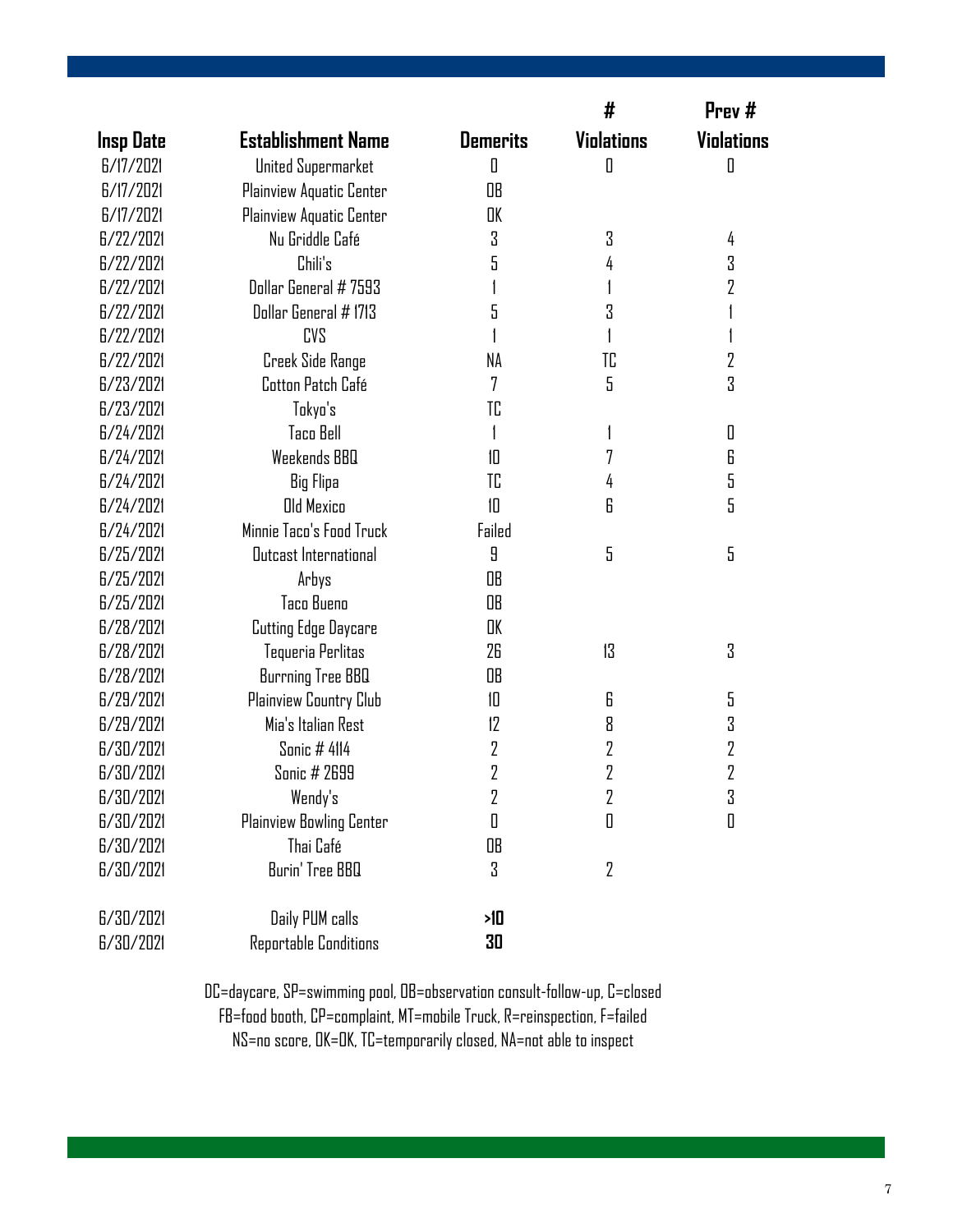### **Public Information Requests Report June 2021 Data**

| <b>Public Information Requests Logs</b> |                       |                   |       |  |
|-----------------------------------------|-----------------------|-------------------|-------|--|
|                                         |                       |                   |       |  |
|                                         | <b>City Secretary</b> | Police Department | Fire* |  |
| Jan 20                                  | 7                     | 7                 |       |  |
| Feb 20                                  |                       |                   | 4     |  |
| Mar-20                                  |                       | Π                 | 3     |  |
| $Apr-20$                                | 4                     | $\overline{2}$    | 2     |  |
| May-20                                  | 3                     | 0                 | 7     |  |
| $Jun-20$                                |                       | $\overline{2}$    |       |  |
| $Jul-20$                                | 4                     | Π                 |       |  |
| $Aug-20$                                | 7                     |                   |       |  |
| $Sep-20$                                | 4                     | П                 |       |  |
| $0ct-20$                                | 0                     |                   | 3     |  |
| <b>Nov 20</b>                           | 2                     | 0                 |       |  |
| <b>Dec 20</b>                           | 3                     | 5                 | П     |  |
| Jan 21                                  | 8                     | Π                 |       |  |
| Feb 21                                  | 6                     | 3                 | 3     |  |
| Mar 21                                  |                       | Π                 |       |  |
| $Apr-21$                                |                       | Π                 |       |  |
| May-21                                  | 3                     | 7                 |       |  |
| June-21                                 | 6                     | 0                 | O     |  |

\*Medical Records Requests only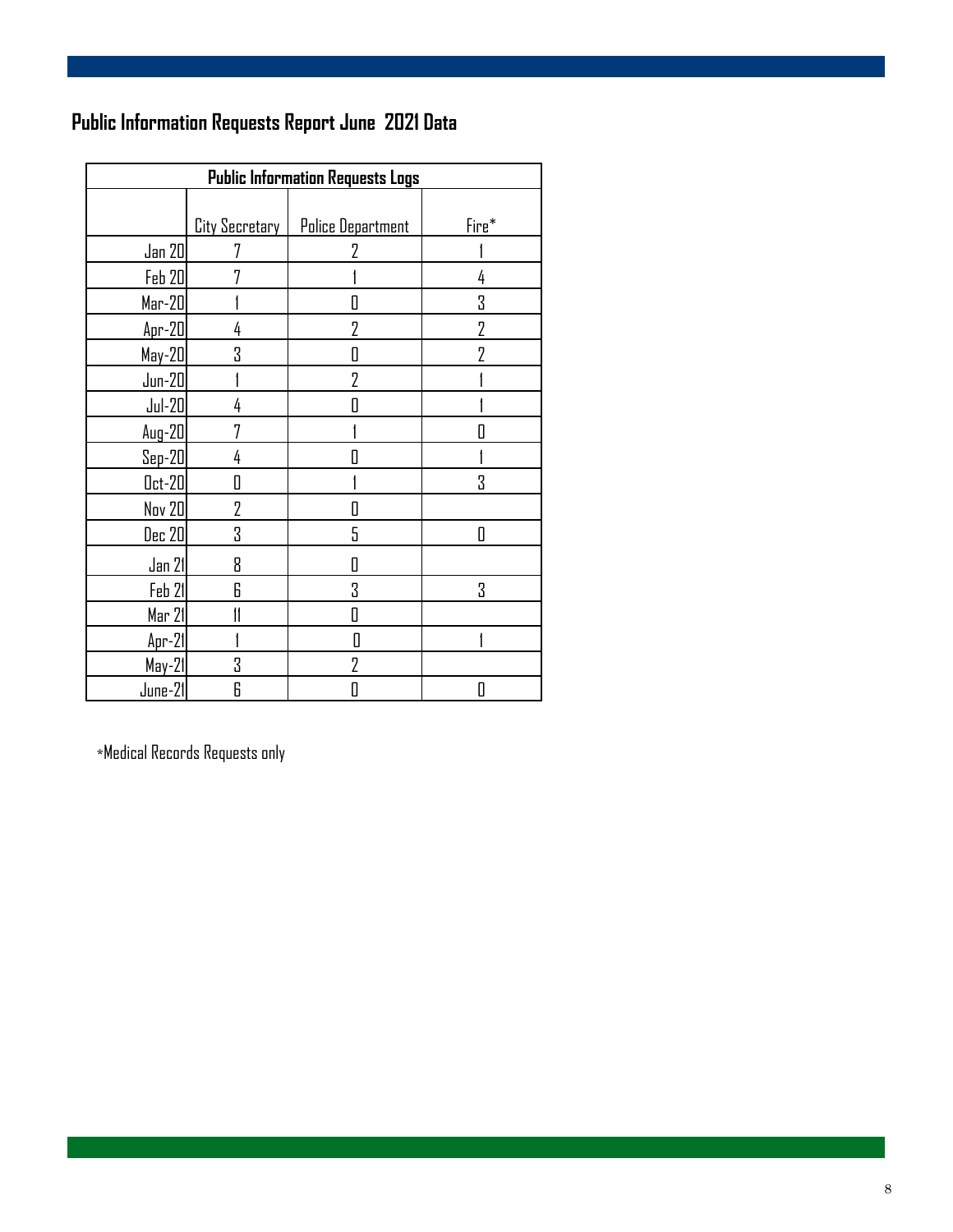### **Finance Department Report June 2021 Data**

#### **CITY OF PLAINVIEW Utility Billing Activity Report June 30, 2021**

|                                                              | <b>This Month</b> | $Y-T-D$         |       | <b>This Month</b><br><b>Last Year</b> | <b>Previous</b><br>$Y-T-D$ |  |
|--------------------------------------------------------------|-------------------|-----------------|-------|---------------------------------------|----------------------------|--|
| <b>Customers Billed</b>                                      | 7,739             | 69,783          |       | 7,725                                 | 69,215                     |  |
| Gallons Billed (000's)                                       | 83,124            | 649,602         |       | 110,533                               | 645,792                    |  |
| <b>Gallons Produced</b><br>(000's)                           | 109,287           | 731,072         |       | 139,285                               | 776,185                    |  |
| <b>Production Billed</b>                                     | 76.1%             |                 | 88.9% | 79.4%                                 | 83.2%                      |  |
| New Meter Taps                                               | 1                 | 14              |       | 3                                     | 15                         |  |
| <b>New Customers</b><br>(Read-on's)                          | 88                | 675             |       | 84                                    | 630                        |  |
| Final Billing (Read-<br>Offs)                                | 88                | 667             |       | 55                                    | 570                        |  |
| Transfers (Off & On)                                         | 38                | 256             |       | 30                                    | 234                        |  |
| 14 Day Contract                                              | 36                | 344             |       | 32                                    | 282                        |  |
| Dis-connects (Non-<br>Payment)                               | 205               | 1,838           |       | $\overline{\phantom{a}}$              | 1,197                      |  |
| Misc. Customer Ser-<br>vice<br>(ie., re-read, leak<br>check) | 181               | 1,217           |       | 182                                   | 1,049                      |  |
| <b>Billing Re-cap</b>                                        |                   |                 |       |                                       |                            |  |
| Water                                                        | \$<br>448,009     | \$<br>3,748,250 | \$    | 513,498                               | \$<br>3,678,901            |  |
| Sewer                                                        | 221,494           | 1,894,305       |       | 235,935                               | 1,853,040                  |  |
| Refuse                                                       | 218,108           | 1,947,440       |       | 216,916                               | 1,945,745                  |  |
| <b>Transfer Fees</b>                                         | 475               | 3,200           |       | 375                                   | 2,900                      |  |
| <b>Total Billing</b>                                         | \$<br>888,086     | \$<br>7,593,195 | \$    | 966,724                               | \$<br>7,480,586            |  |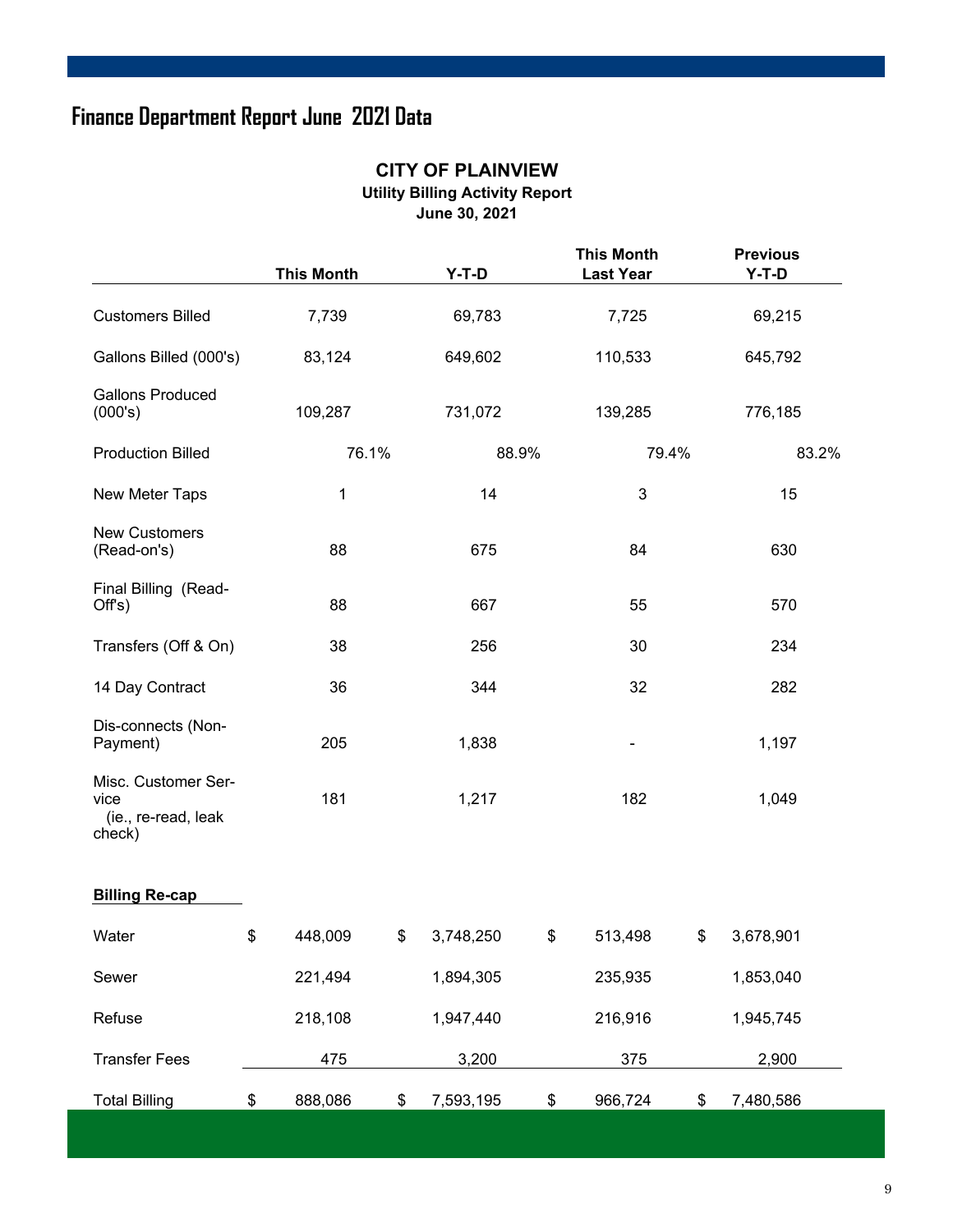

Г



| City of Plainview June Sales Tax Collections (reflects spending from April 2021) |                                 |          |                  |                              |          |  |
|----------------------------------------------------------------------------------|---------------------------------|----------|------------------|------------------------------|----------|--|
| Year                                                                             | Net Payment (Deposit)  % Change |          | Audit Adjustment | Net of Audit Adjust-<br>ment | % Change |  |
| 2021                                                                             | \$399,238.32                    | 16.98%   | \$388.62         | \$398,849.70                 | 17.08%   |  |
| 2020                                                                             | \$341,299.50                    | 3.61%    | <b>\$636.58</b>  | \$340,662.92                 | 4.51%    |  |
| 2019                                                                             | \$329,401.49                    | 13.76%   | \$3,444.57       | \$325,956.92                 | 12.99%   |  |
| 2018                                                                             | \$289,565.76                    | $-4.32%$ | \$1,072.74       | \$288,493.02                 | $-4.14%$ |  |
| 2017                                                                             | \$302,641.45                    | $-9.13%$ | \$1,703.65       | \$300,937.80                 | $-9.45%$ |  |

٦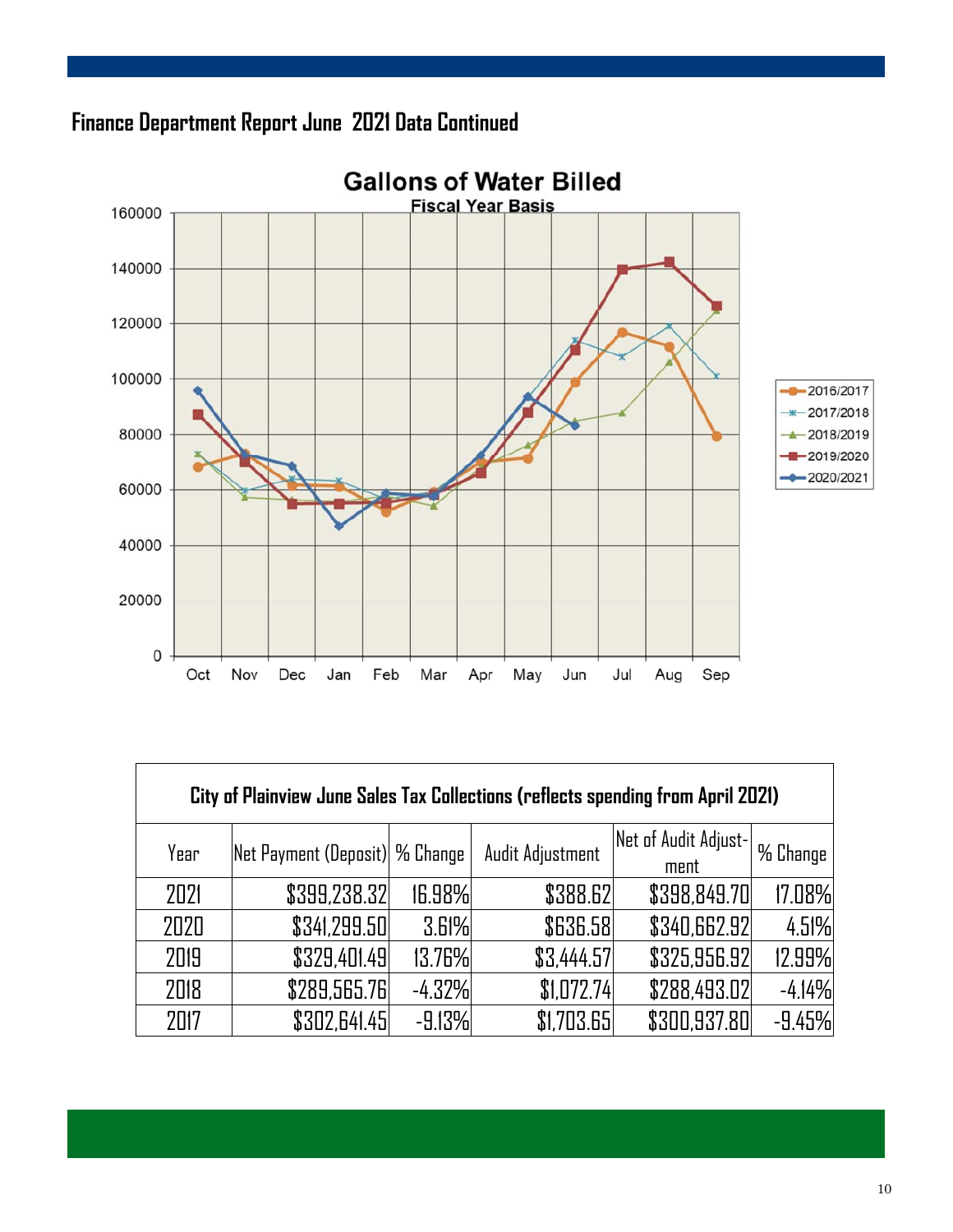## **Plainview Fire/EMS Monthly Report June 2021 Data**



### **EMS Runs**

|                            | <b>June 2020</b> | <b>June 2021</b> |
|----------------------------|------------------|------------------|
| <b>Total EMS Responses</b> | 234              | 227              |
| Patients Transported       | 164              | 166              |
| No Transports              | 55               | 30               |
| Residents                  | 175              | 153              |
| Non-residents              | 68               | 44               |
| False Calls/Cancelled      |                  | 7Π               |

### **Fire Runs**

|                                       | <b>June 2020</b> | <b>June 2021</b> |
|---------------------------------------|------------------|------------------|
| <b>Total Responses</b>                | 200              | 214              |
| <b>Structure Fires</b>                |                  |                  |
| Vehicle Fires                         |                  |                  |
| Trash / Rubbish Fires/ Grass          |                  |                  |
| <b>EMS Backup / Medical Responses</b> | 130              | 125              |
| Hazardous conditions                  | 26               | 6                |
| <b>False Alarms</b>                   | 4                | 23               |
| Misc. Responses                       | 30               | 25               |
| Mutual Aid                            |                  |                  |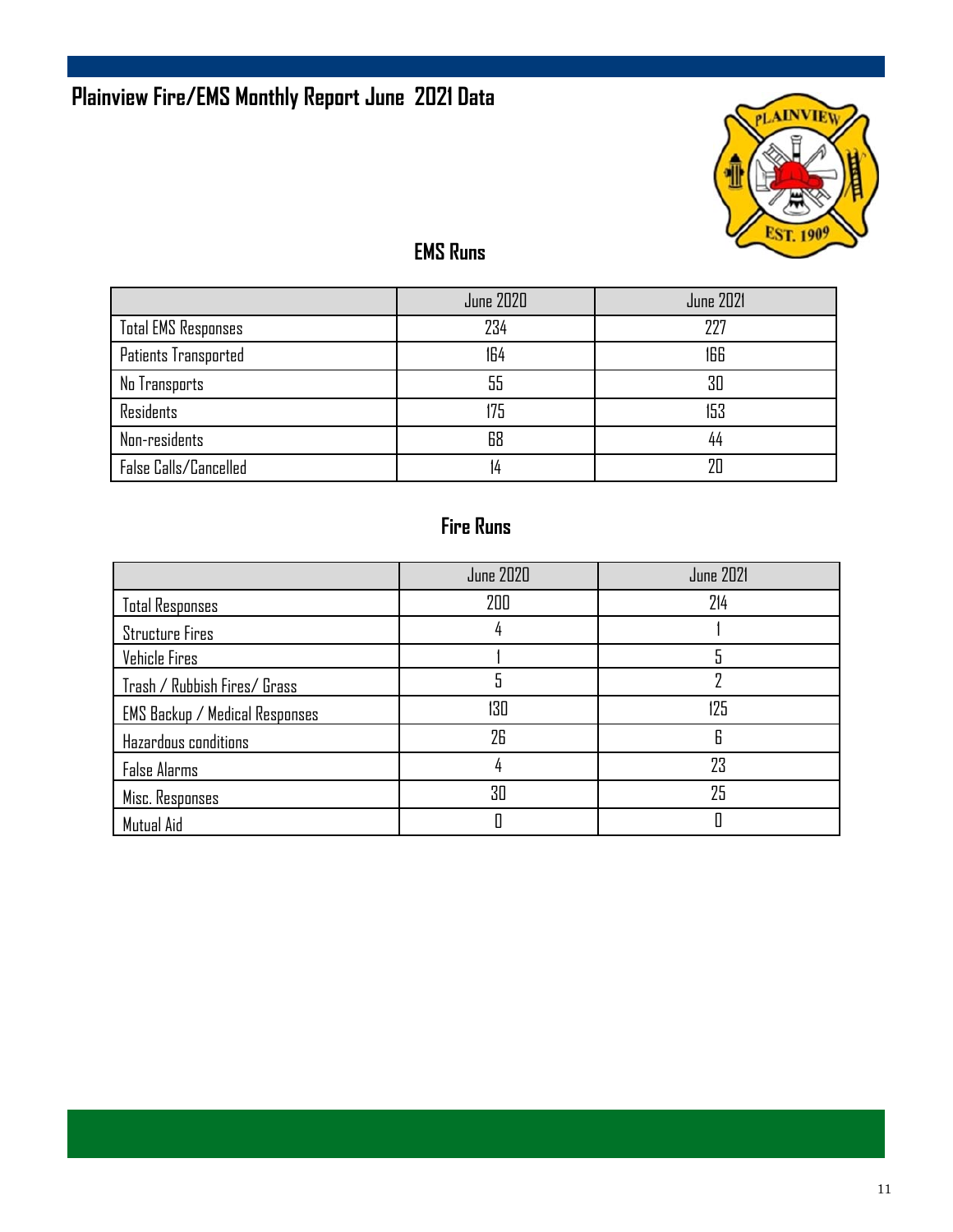### **Public Works Department Report June 2021 Data**

|                | <b>Water Reclamation</b>                 |                   |         |      |         |      |
|----------------|------------------------------------------|-------------------|---------|------|---------|------|
|                | June                                     | <b>TCEQ Limit</b> | 2020    |      |         | 2021 |
|                | <b>Plant Flow Avg</b>                    |                   | 1.17    |      | 1.97    |      |
| <b>Plant</b>   | Flow 2 Hr Peak                           | 6875              | 2,554   |      | 3,370   |      |
| <b>Flow</b>    | <b>Plant Flow Yearly</b>                 |                   |         |      |         |      |
|                | Avg                                      | 3.3 Max           | 1.17    |      | 1.13    |      |
|                | <b>Solids Removed</b>                    |                   | 307,555 |      | 705,314 |      |
|                | <b>Dissolved Oxygen</b>                  | <b>G.O Min</b>    | 6.98    |      | 7.15    |      |
|                | <b>PH</b>                                | $6$ Min / 9 Max   | 6.91    | 7.66 | 6.76    | 7.44 |
| <b>Water</b>   | Total Suspended                          | 20 Avg / 45 Max   | 3.1     | 9.0  | 3.6     | 8.0  |
| <b>Quality</b> | <b>Ammonia Nitrogen</b><br>(as N)        | 5 Avg / 10 Max    | 0.02    | 0.04 | 0.03    | 0.05 |
|                | Dechlorination                           | 1 Max             | 0.040   |      | 0.016   |      |
|                | <b>Chlorine</b> Total                    | $1.0$ Min         | 1.22    |      | 1.25    |      |
|                | E.Coli                                   | 126 Avg / 399 Max | 2.8     | 5.0  | 5.8     | 13.0 |
|                | <b>Biochemical Oxy-</b>                  |                   |         |      |         |      |
|                | $\vert$ gen Demand (BOD) 20 Avg / 45 Max |                   | 2.9     | 5.0  | 2.6     | 4.0  |

| <b>Water Treatment</b>  |                   |                           |              |              |              |  |
|-------------------------|-------------------|---------------------------|--------------|--------------|--------------|--|
| June                    |                   | 2020                      |              | 2021         |              |  |
|                         | <b>CRMWA</b>      | 109,339,000               |              | 94,934,000   |              |  |
| Water<br><b>Usage</b>   | Well              | 29,886,700<br>139,225,700 |              | 14,353,400   |              |  |
|                         | <b>Total</b>      |                           |              | 109,287,400  |              |  |
|                         | <b>Dist PSI</b>   | 53.12                     |              | 52.86        |              |  |
|                         |                   | <b>CRMWA</b>              | <b>Plant</b> | <b>CRMWA</b> | <b>Plant</b> |  |
|                         | CL <sub>2</sub>   | 0.03                      | 0.76         | 0.02         | 0.64         |  |
| Water<br><b>Quality</b> | PH                | 8.28                      | 8.01         | 8.44         | 8.15         |  |
|                         | TEMP.             | 22.3                      | 21.9         | 22.8         | 22.8         |  |
|                         | <b>ALKALINITY</b> | 193                       | 199          | 190          | 197          |  |
|                         | <b>HARDNESS</b>   |                           | 150          |              | 168          |  |
|                         | <b>TURBIDITY</b>  | 1.644                     | 0.068        | 0.900        | 0.067        |  |
|                         | CHLORIDE          | 314                       | 271          | 319          | 287          |  |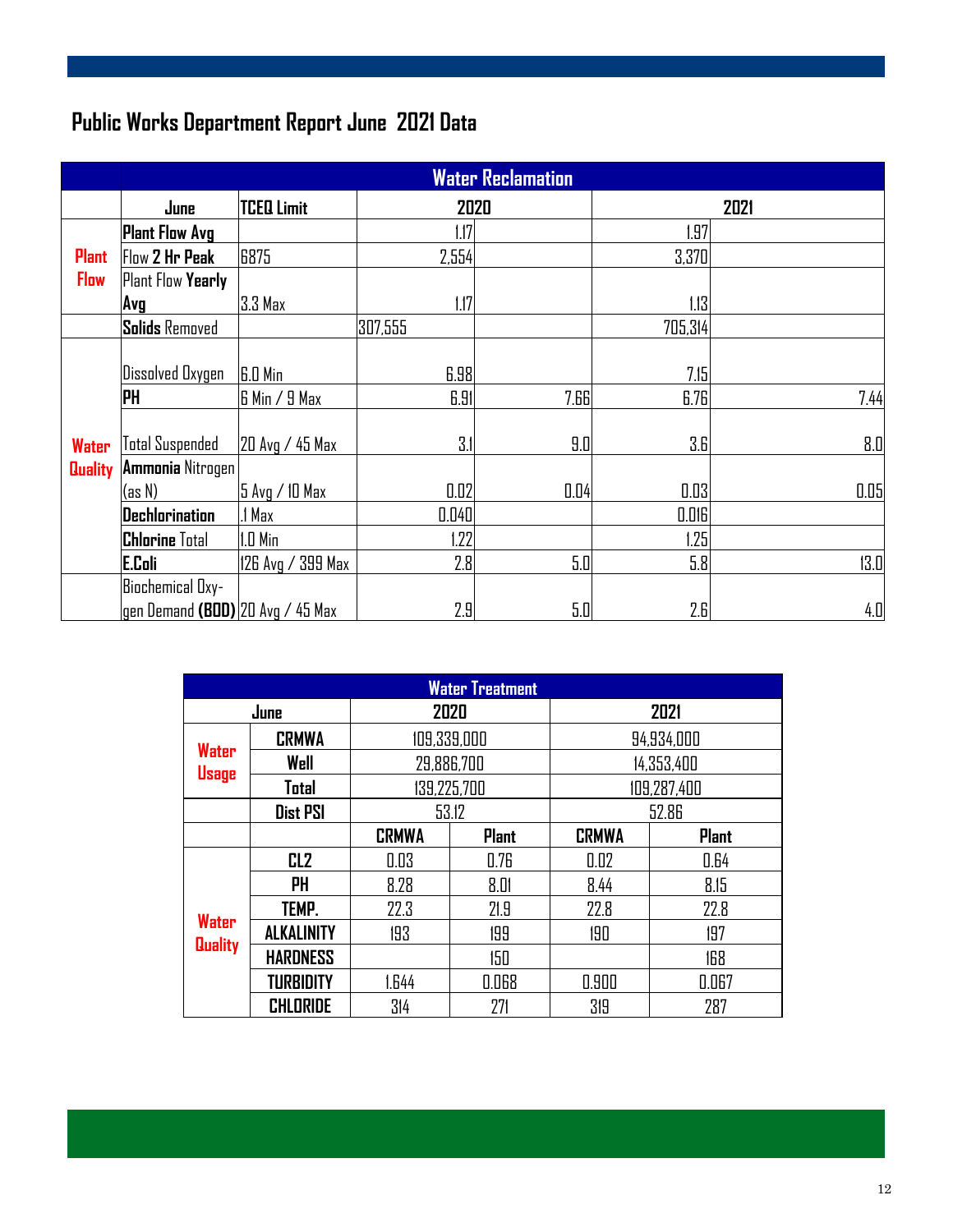### **Public Works Department Report June 2021 Data**

| <b>Water Distribution/Collection</b> |         |         |  |  |  |
|--------------------------------------|---------|---------|--|--|--|
| <b>June</b>                          | 2020    | 2021    |  |  |  |
| Sewer Calls                          | 39      | 29      |  |  |  |
| Sewer Main Cleaned                   | 9,535   | 8,175   |  |  |  |
| <b>Water Leaks</b>                   |         |         |  |  |  |
| <b>Water Use/Loss</b>                | 222,025 | 138,000 |  |  |  |
| <b>Meters Changed Out</b>            | 30      |         |  |  |  |
| Sewer Line Video Re-                 |         |         |  |  |  |
| cording                              |         |         |  |  |  |
| Sewer Line Video (feet)              |         |         |  |  |  |
| <b>Service Orders</b>                | 188     | 178     |  |  |  |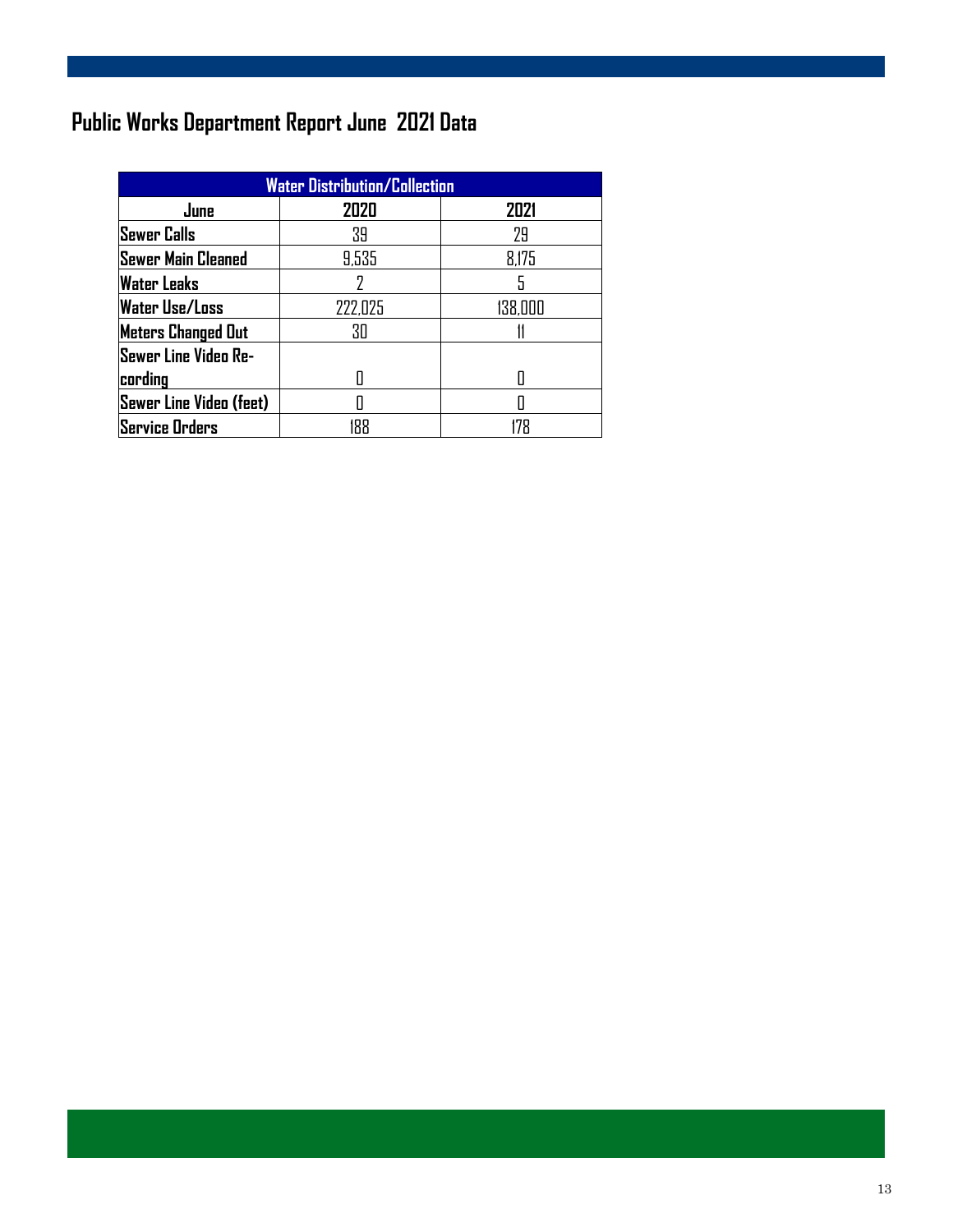### **Public Works Department Report June 2021 Data Continued**

### **Landfill**

|                      | June                            | 2020                   | 2021    |
|----------------------|---------------------------------|------------------------|---------|
|                      | Total Intake (tons)             | 3168.13                | 4761.38 |
|                      | <b>Blue Boxes (tons)</b>        | 10.66                  | 0.00    |
|                      | Brush (tons)                    | 203.97                 | 217.00  |
|                      | Carcasses (tons)                | 14.33                  | 2.20    |
|                      | Cons/Demo (tons)                | 475.59                 | 1139.56 |
|                      | Cardboard (tons)                | 0.84                   | 1.58    |
|                      | MSW-COMP (tons)                 | 1882.33                | 2649.58 |
| <b>INTAKE TOTALS</b> | MSW-UNCOMP (tons)               | 340.66                 | 446.91  |
|                      | <b>Roofing (tons)</b>           | 55.69                  | 73.37   |
|                      | Sludge (tons)                   | 170.01                 | 209.68  |
|                      | Tires Shredded (tons)           | 14.05                  | 21.50   |
|                      | <b>Tires by Quantity</b>        | 352.00                 | 251.00  |
|                      | <b>Inert Material by Charge</b> | 831.25                 | 328.75  |
|                      | Mulch (tons)                    | 5.28                   | 293.71  |
|                      | recovered illegally dumped      |                        |         |
|                      | tires                           | 289.00                 | 301.00  |
|                      |                                 |                        |         |
|                      | Total Intake (tons)             | 121.85                 | 183.13  |
|                      | Blue Boxes (tons)               | 0.41                   | 0.00    |
|                      | Brush (tons)                    | 7.85                   | 8.35    |
|                      | Carcasses (tons)                | 0.55                   | 0.08    |
|                      | Cons/Demo (tons)                | 18.29                  | 43.83   |
|                      | Cardboard (tons)                | 0.03                   | 0.06    |
| <b>DAILY AVERAGE</b> | <b>MSW-COMP</b> (tons)          | 72.40                  | 101.91  |
| <b>TOTALS</b>        | <b>MSW-UNCOMP</b> (tons)        | 13.10                  | 17.19   |
|                      | <b>Roofing (tons)</b>           | 2.14                   | 2.82    |
|                      | Sludge (tons)                   | 6.54                   | 8.06    |
|                      | Tires Shredded (tons)           | 0.54                   | 0.83    |
|                      | <b>Tires by Quantity</b>        | 13.54                  | 9.65    |
|                      | <b>Inert Material by Charge</b> | 31.97                  | 13.15   |
|                      | Mulch (tons)                    | 0.20                   | 11.30   |
|                      | <b>Safety Class</b>             | <b>Waste Screening</b> |         |

The Solid Waste Department has been working to stay ahead of the very wet month and working round the clock to get trash pickups caught up after the rains. We also worked on mowing and shredding our properties as well as rebuilding roadways and accesses to the landfill.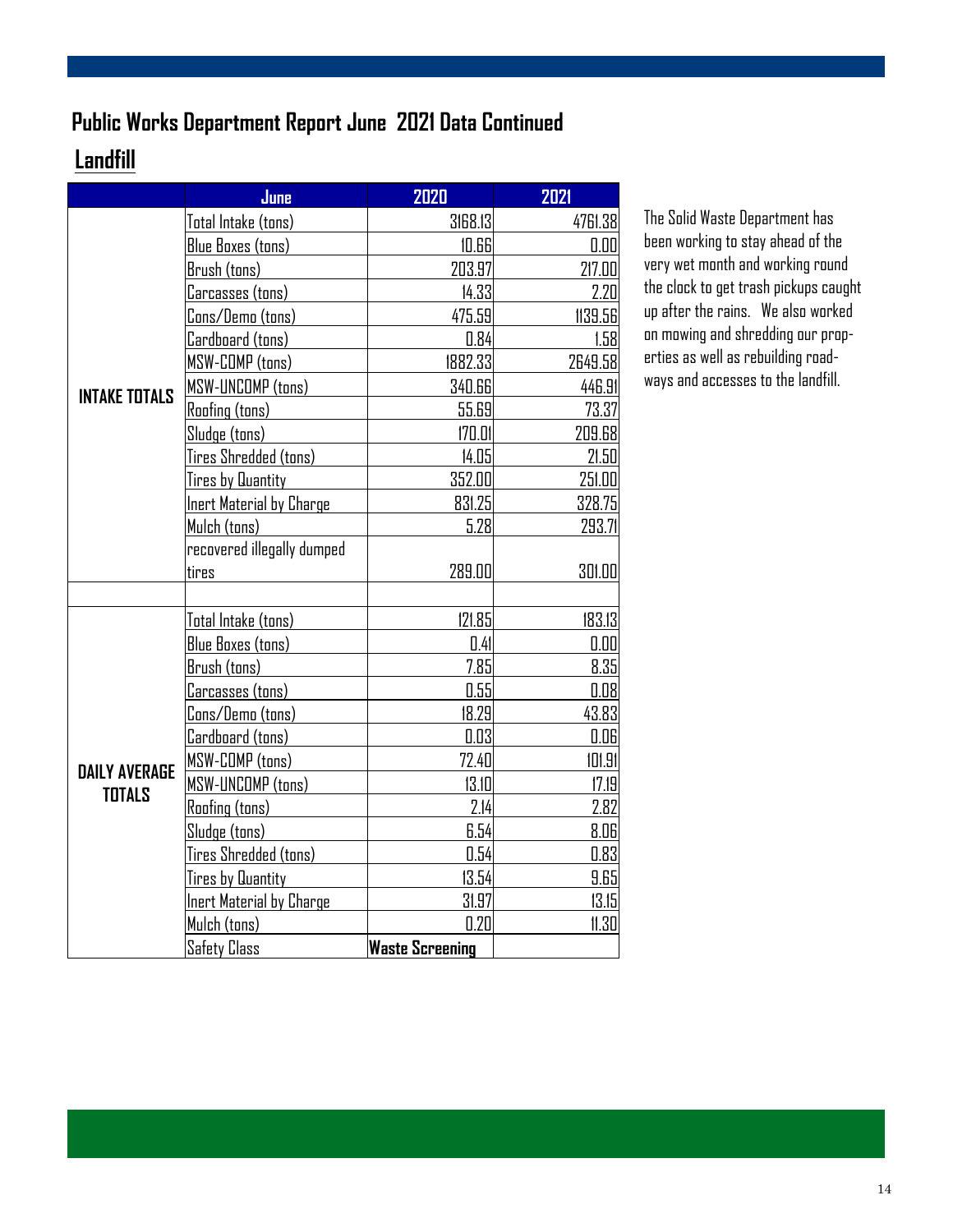### **Public Works Department Report June 2021 Data Continued**

### **Parks**

#### **Baseball**

Fields are being mowed two times a week

#### **Parks**

Pick up trash and dump barrels. We are watering pine by hand at Hood park. Spray weeds at City Park. Removed debris from coverts on walking track.

#### **Playground**

Inspection of all Playground, replace s-hook on swings at Frisco Park.

#### **Building**

Clean and restock Shelter and Rotary buildings on Monday. Sanitize, clean, and restock on the weekend when rented.

#### **Projects**

Moved file cabinets to new city hall. Remove fence on 24<sup>th</sup>. Work on climbing wall at pool and entry gate.

#### **Building Rentals**

Buildings 26 Gazebo 1 Pavilion 1 Volleyball

#### **Vector**

City lots 54 Private Ints 5 Draws 29 Rights of ways 40

#### Safety Meeting

Mower and Trimmer Safety with Tor F quiz.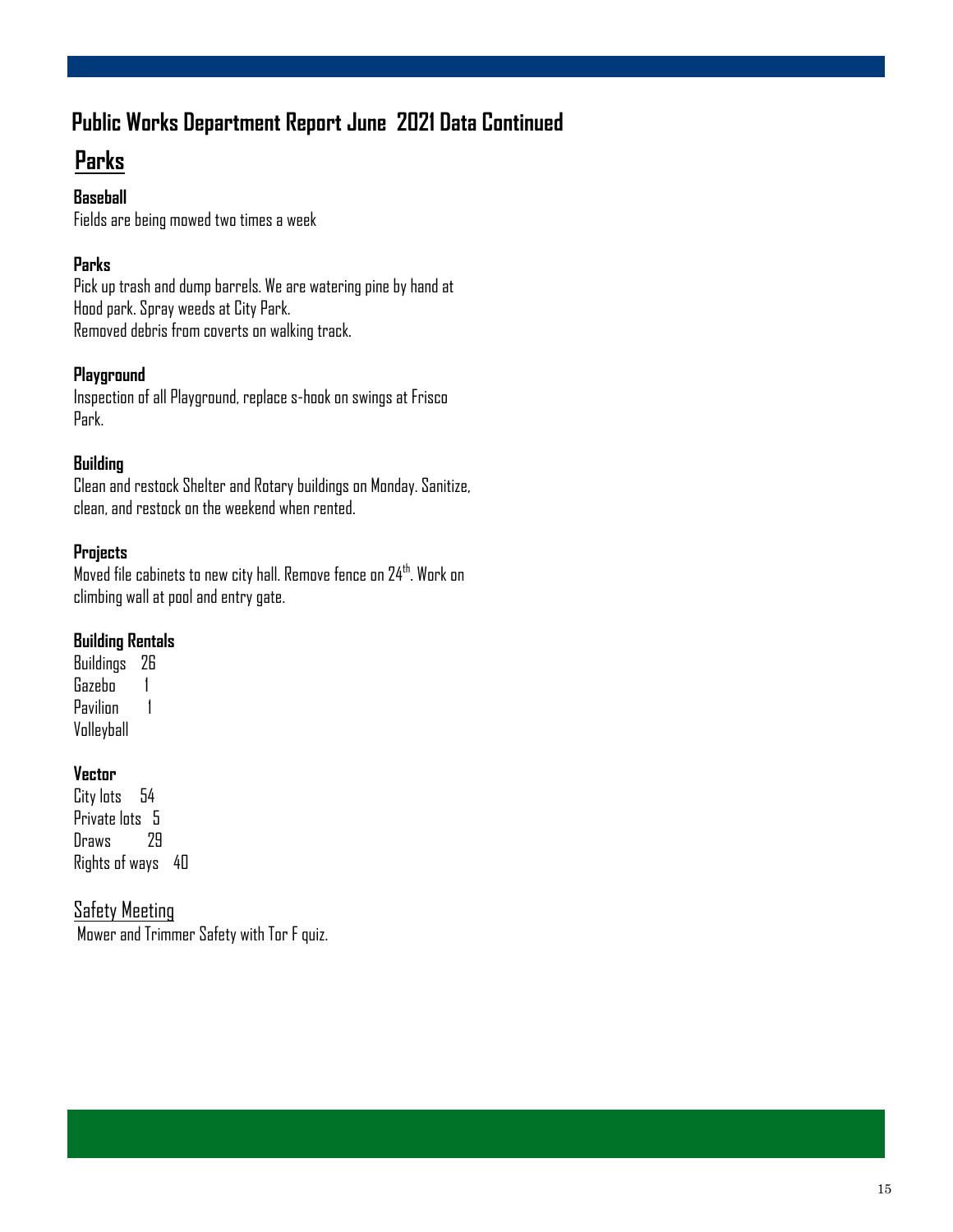### **Public Works Department Report June 2021 Data Continued**

#### **Streets**

| Month: June                        |                                |          |  |  |  |
|------------------------------------|--------------------------------|----------|--|--|--|
| 2020<br>2021                       |                                |          |  |  |  |
| Street Maintenance Paved           |                                |          |  |  |  |
| Number of potholes                 | 4                              | 72       |  |  |  |
| Number of Cuts or Overlays         | 38                             | 28       |  |  |  |
| Square Feet of Cuts & Overlays     | 8860                           | 1,878    |  |  |  |
| Feet of curb & Gutter              | II                             |          |  |  |  |
| Square Feet of Valley gutter       | 0                              |          |  |  |  |
| Square Feet of Sidewalk            |                                |          |  |  |  |
| Square Feet of other concrete      |                                |          |  |  |  |
| repairs                            | 456                            | 106      |  |  |  |
| Gallons used Brine or Lime         | 0                              | 3,800    |  |  |  |
| Feet of Crack Seal                 | П                              |          |  |  |  |
| SY of Seal Coat                    | 0                              |          |  |  |  |
| SY or gallons of Fog or Scrub Seal |                                |          |  |  |  |
| Street Maintenance Unpaved         |                                |          |  |  |  |
| Miles of road graded               | 4.69                           | 3.90     |  |  |  |
| Miles of drainage ditches graded   | 0.00                           | 0.00     |  |  |  |
| <b>Water Ways</b>                  | n.m                            | 0.00     |  |  |  |
| <b>Street Sweepers</b>             |                                |          |  |  |  |
| <b>Miles Swept</b>                 | 25                             | 21.7     |  |  |  |
| qallons used                       | 11 <sub>0</sub>                | 5,295    |  |  |  |
| <b>Street Safety</b>               |                                |          |  |  |  |
| Signs replaced                     | 3                              |          |  |  |  |
| Signs repaired                     |                                |          |  |  |  |
| Sign Cost                          | \$620.00                       | \$390.00 |  |  |  |
| <b>Feet of Striping</b>            |                                |          |  |  |  |
| Vector Control                     |                                |          |  |  |  |
| Miles Sprayed                      | 31                             | 304      |  |  |  |
| Acres Treated                      | 4                              |          |  |  |  |
| Aerial Spay                        |                                |          |  |  |  |
| <b>Monthly Safety Topic</b>        | COVID-19 Awareness Heat stress |          |  |  |  |

1. Cleaned storm drains and culverts several times from one side of town to the other. 2.Started seal coat preparation on Ennis, W. 10th, and N. Canyon ( milled and patched ).

3. Routine pothole and utility cut repairs; also repaired a driveway over on Norma St.

4. Moved some file cabinets from the old City Hall to the new one.

5. Applied several lime applications on some of our streets that were bleeding.

6. Had to work on a couple of our street sweepers, put batteries on two of our trucks.

7. Routine street sweeping in some of our residential areas and some of the streets that will be seal coated. Scraped and picked up the vegetation in the curb/gutters.

8. Sprayed weed killer on several streets around town and the medians.

9. Trained the new on the street sweeper.

10. Routine unpaved road maintenance.

11. Performed larvicide and ground spraying applications throughout the City.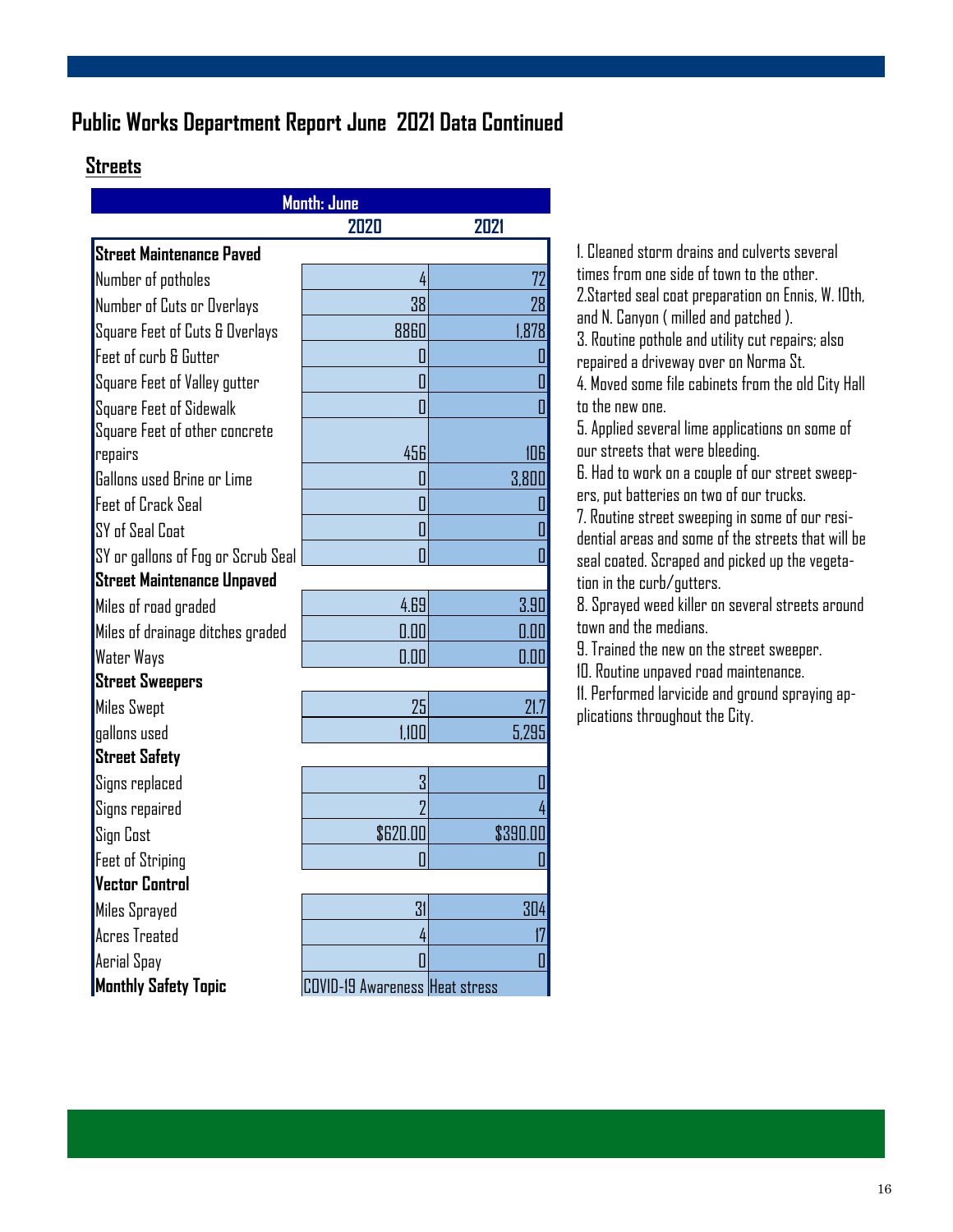### **Main Street Department Report June 2021**

#### **2nd Saturday**

The Broadway Brew sponsored June's 2<sup>nd</sup> Saturday with inviting everyone to play Bingo at The Brew. Marley Meats also participated and sold BBQ at Millennium Park



#### **Operation Serve**

The Main Street Board participated in Operation: Serve this year by cleaning up the abandoned Barbershop on the 800 block of Broadway, a portion of the alley behind the Fair Theatre and assisted Hale County with digging up old bushes around a memorial on the courthouse lawn.

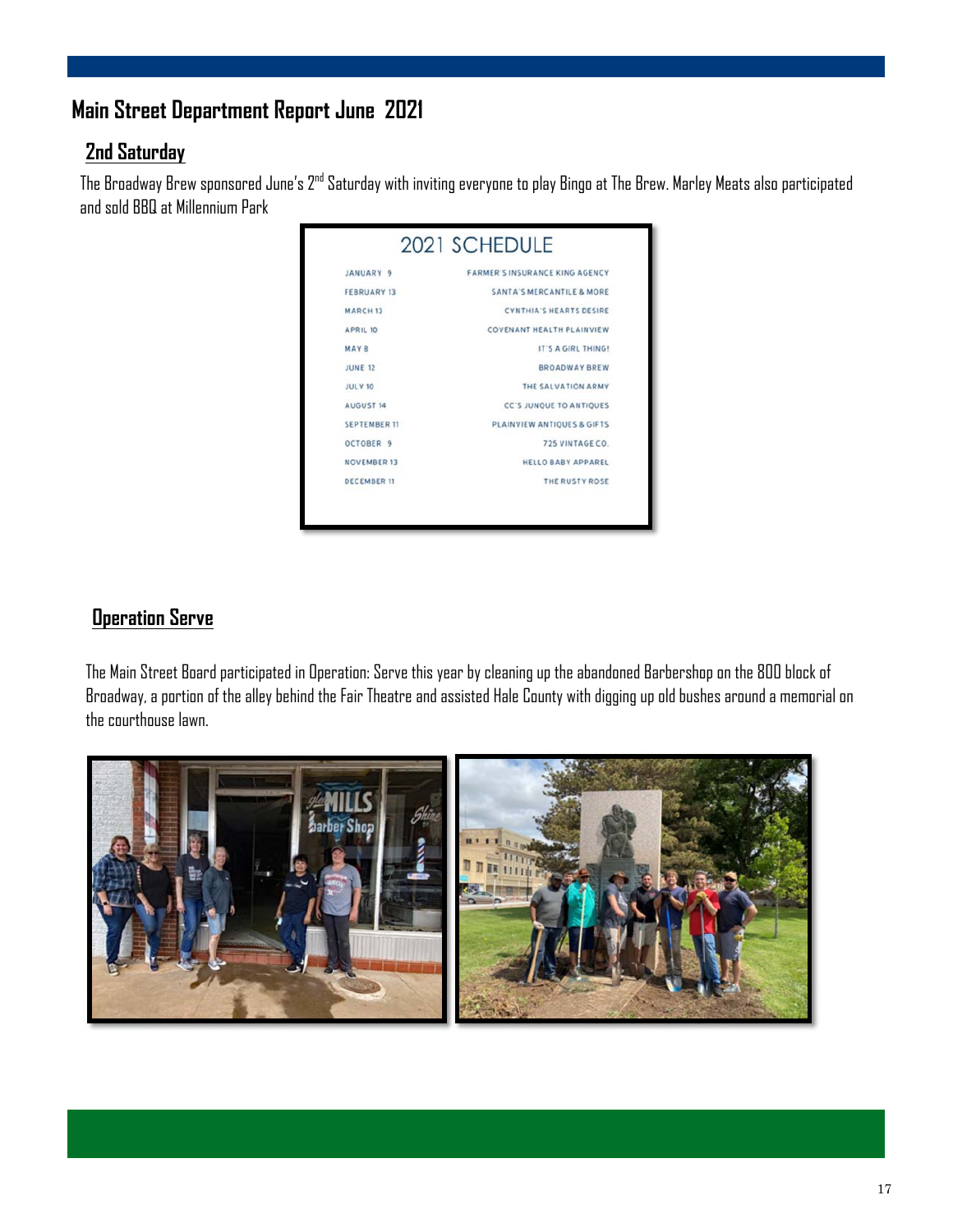### **Main Street Department Report June 2021**

### **Fair Theatre**

### **Sugar Run**

June began the  $5^{th}$  annual Fair Summer Movie Program. Movies were scheduled for June 16<sup>th</sup>, 23<sup>rd</sup>, July 7<sup>th</sup> and 14<sup>th</sup>. As of June 23<sup>rd</sup>, over 150 people have attended the movies.

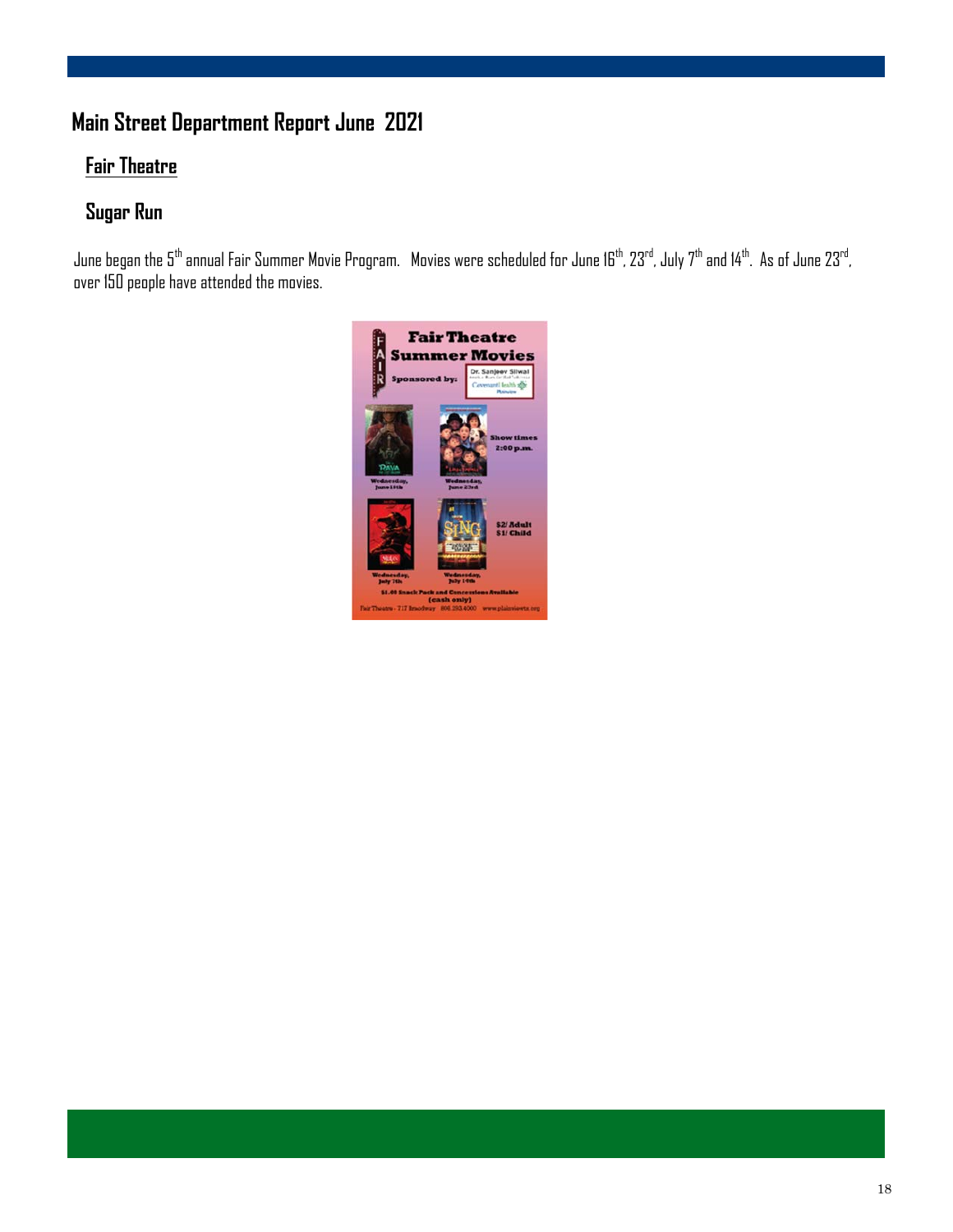### **Unger Library Report June 2021 Data**

#### **LIBRARY SUMMER HOURS** MTWF: 9:00 AM-6:00 PM | TH: 9:00 AM-8:00 PM | SAT: 9:00 AM – 1:00 PM

Over 110 signed up for the Summer Reading Program, including 12 adults for the Adult Reading Challenge. We had six sign up in the high school challenge – last year we had no high school students. This year the program is once again virtual, with online story times for the preschoolers in the morning, and virtual programming from both the Science Spectrum and Andy Mason Music on Tuesday afternoons. The main focus of the program is, of course, reading. Although the preschoolers will count the number of books read to them, the independent readers from K-Adult will track the number of minutes they read each day. Each age group is challenged to read a certain number of minutes as a minimum – Early Readers (K-3) read 15 minute a day; Middle Readers (3-6) read 30 minute a day; Middle School Readers (6-8) read 45 minutes a day; High School Readers (9-12) read 60 minutes a day; and the adults are challenged to read 90 minutes a day. Tracking is via paper log or via ReaderZone, which is a reading app. About half of the participants are using ReaderZone. We hope, of course, that next year we will go back to full face-to-face programming.

The Library Board was again scheduled to meet on June 13th but was again postponed due to lack of quorum.

Our numbers are steadily climbing again, a trend we hope continues. One notable increase is in the number of streaming audiobooks checked out through OverDrive, probably due to summer vacations and trips. For the first time that number broke 100 downloads.

| Number of visitors:                                        | 1,612   |
|------------------------------------------------------------|---------|
| Number of patrons registered:                              | 37,254  |
| OverDrive registered patrons                               | 360     |
| Circulation:                                               | 1,516   |
| Number of Database Searches:                               | 77      |
| Electronic Periodical Article Usage:                       | 4       |
| Electronic Book Usage (TexShare databases):                |         |
| Electronic Book Usage (OverDrive)                          | 245     |
| Digital Audiobook usage (OverDrive)                        | 109     |
| Number of Juvenile Programs:                               | Π       |
| Number of Adult Programs:                                  |         |
| Juvenile Program Attendance:                               | 0       |
| Adult Program Attendance:                                  | 9       |
| Computer Usage                                             | 215     |
| Materials Added (including OverDrive)                      | 138     |
| Materials Added (EBSCOhost E-Books)                        | 99,278  |
| Materials Withdrawn                                        | 80      |
| Total number of materials/resources (includes electronic): | 387,306 |

#### **June 2021 Library Statistics**